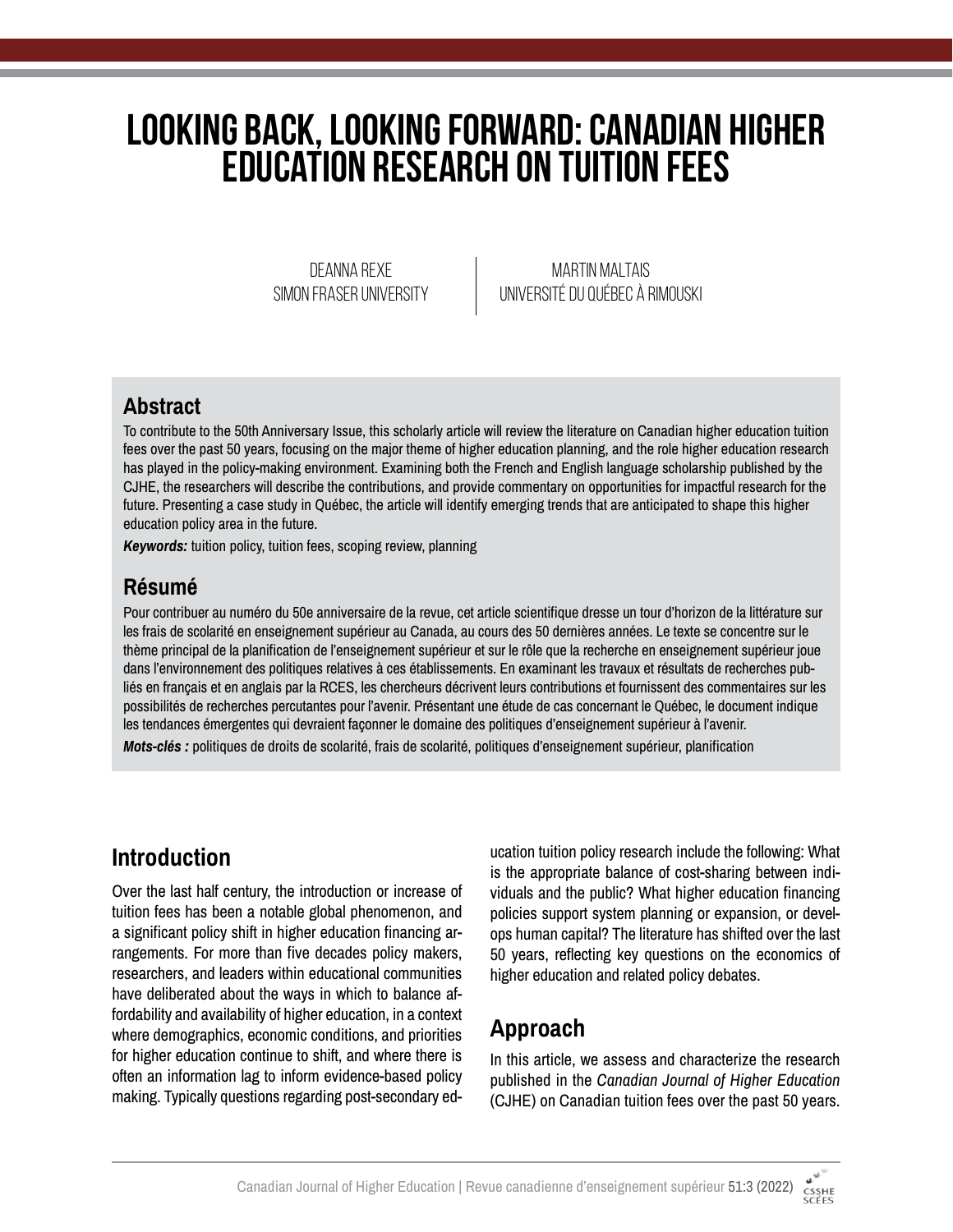Using the general approach of a scoping review, our intention is to clarify and set context for later systematic reviews, and to identify potential questions for further research. Scoping reviews are helpful to determine the scope or coverage of a body of literature on a given topic, provide information on the volume of literature as well as an overview of its focus, and are particularly helpful to inform practice (Arksey & O'Malley, 2005). The full CJHE archive was assessed for articles in English and French related to tuition fees, droits de scolarité, frais de scolarité, or frais d'enseignement. Searches were expanded to include cost, economics, and finance, and results were evaluated for the extent to which tuition fees were a significant object or component of study. We identified 57 English language articles and eight French language articles, which we mapped and coded to support descriptive analysis. Then, we turn to a provincial example to explore future policy issues related to tuition fees and higher education planning.

## **Looking In: The Contribution of the**  *Canadian Journal of Higher Education*

The description of the CJHE collection of articles related to tuition fees are as follows. Of the total number of articles retrieved, 12% were French language publications. In terms of focus of study, 55% were national or federal in scope, followed by Ontario at 23%, Québec at 11%, and Alberta at 6%; we found scant attention specific to British Columbia, the Prairies, and Atlantic Canada, and none were specific to the North. Of all the articles, 42% of articles focused on questions specific only to university tuition fees, and not inclusive of all institutional types. Additionally, 46% have conceptual frameworks based in economics or deploy specific economic methods, with 80% broadly framing the problem as a public policy and finance issue.

The collection illustrates key themes, which reflect the progression of HE policy problems faced by governments over the past 50 years. Canada faced practical problems of financing, system and capacity planning, and understanding the political economy of institutions in a newly expanded mass education system, including the role of the labour market. Questions related to student-as-consumer, affordability, and the appropriate balance of public and private investment in higher education emerged, along with pressures of expansion, contraction, and fiscal pressures in all political jurisdictions in this country (namely, the severe deficit and debt problems experienced by federal and provincial governments). There are notable changes in scholarly attention over time, which we describe here associated with their decade.

An early theme in the journal was the inclusion of select bibliographies or inventories related to higher education in Canada (Harris et al., 1974, 1975; Houwing et al., 1974; Lemelin, 1982; McCormack Smyth et al., 1976; Stager, 1982), reflecting an interest in establishing knowledge of the field. Interestingly, several of these efforts were a result of cooperation with the research division of the Association of Universities and Colleges Canada (the AUCC Research Inventory), the national institutional membership association of the time. Harris et al. (1974) wrote that the journal (titled *Stoa* at the time) intended to publish these supplements with each issue, a practice which continued for about a decade. Tuition and related higher education finance were only one aspect of these publications, which drew upon a diverse range of topics, disciplines, and authorship, including institutional researchers, librarians, government departments, extension departments, and scholars from a number of different disciplines (Houwing et al., 1974; Michaud & Houwing, 1971). Later, faculty associations, institutional membership associations, professional associations, and other learned societies were contributors (Harris et al., 1974). While the last such inclusion in the journal was in 1982, this need clearly continued and was filled through aggregating works commissioned by government or developed by other parties (for example, see Tandem, 2007).

#### **1970s: Focus on Growth and Financing**

The journal published 14 tuition-relevant articles between 1972 and 1979, including the bibliographies just discussed. Early works in the journal focused on higher education financing arrangements, system building, and student finance, with calls to action on specific areas of research as well as public policy. Higher education participation rates in Canada had increased rapidly from 1955 to 1971, and tuition fees rapidly increased from 1958 to 1968, followed by a decline in the 1970s in all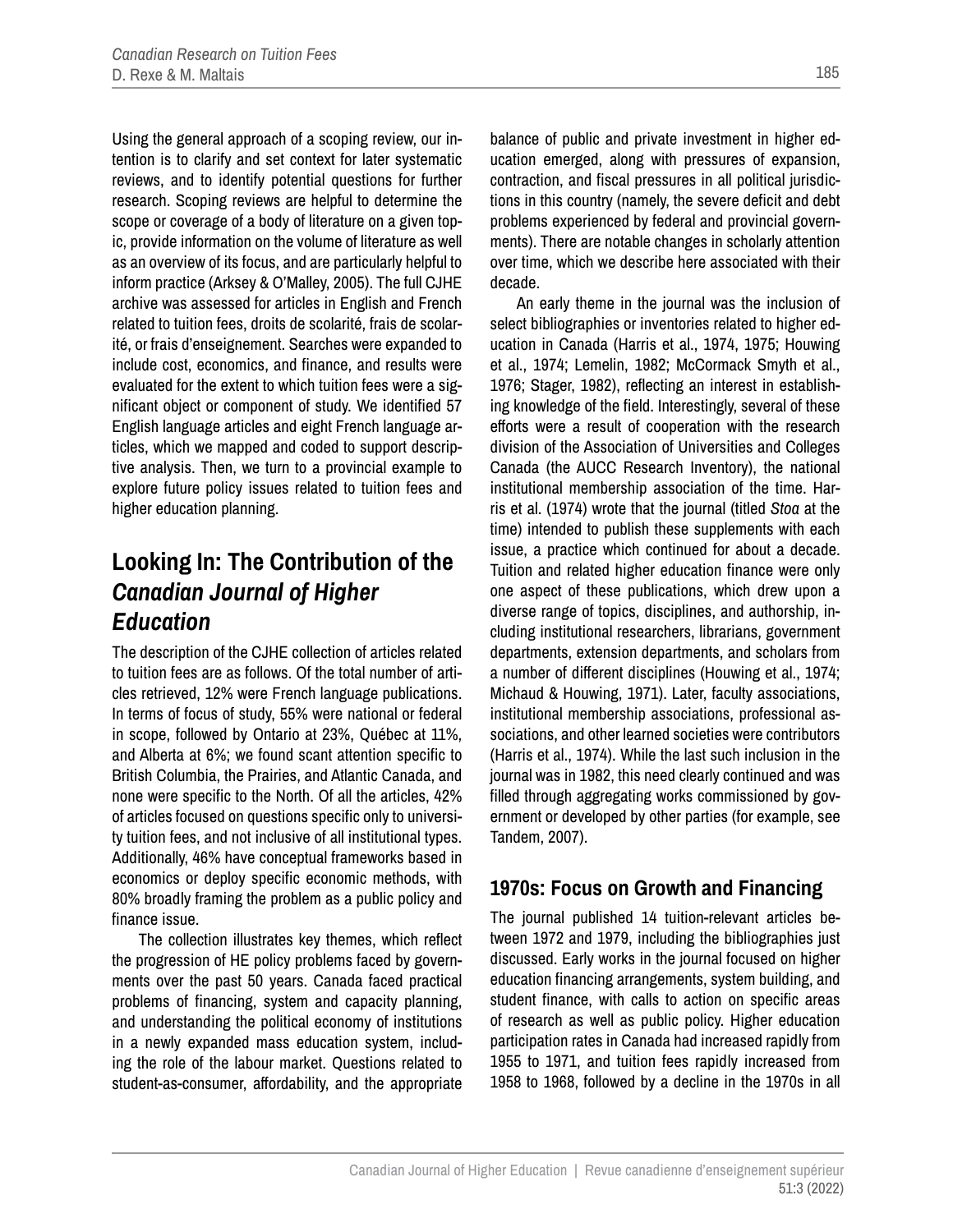provinces (Vanderkamp, 1984). Thür (1972) and Stager (1972) both encouraged further work related to finance in addition to development of higher education policy, with Stager focusing specifically on the mechanisms and the role of the federal government in financing. Hartle (1973) too focused on the 1974 expiry of the federal-provincial cost-sharing arrangements for post-secondary education and the future role of the federal government in financing arrangements. Oliver (1973) extended the consideration further, to comment on the evolution of the university financing system from the 1960s to consider several policy alternatives for the 1970s. Similarly, Parr (1973) pursued the question of both university and college financing arrangements, considering the relationship between the labour market. Clark (1975) in his report on the 1975 Annual Conference of the Canadian Society for the Study of Higher Education (CSSHE) noted three main points of concern in the general discussions of the conference: questions of government control, financing higher education, and the parity of esteem among colleges and universities. Farine et al. (1977) also considered higher education financing, introducing for the first time in the journal the question of a contingent repayment student assistance program as part of the reconsideration of the balance of cost-sharing between students and government. In a similar vein, Mehmet (1979) examined the question of Ontario university financing and graduate income, finding university education to be a significantly regressive policy, tending to create wealth for, and shift income distribution to, the higher income groups.

Canadian higher education finance research in the 1970s focused on questions of resource allocation, returns to investment in higher education, institutional productivity, alternative modes for financing institutions and students, redistributive effects of financing arrangements, determinants of demand, and rationalization of capacity in light of changing conditions of the labour market (Stager, 1982). Reflecting on the general research productivity in the field of higher education finance in the 1970s, Stager (1982) noted that most of the research undertaken in the 1960s and the early 1970s was responding to government priorities. Governments had identified education as a major source of economic growth, and in support of the need for rapid expansion and diversification of higher education. Governments were actively seeking assistance in planning and budgeting, so as a result researchers found a motivated audience for their work. Similarly, Stager observed that in the second half of the 1970s this research production was slowed, in part due to changes in government interest, given other competing needs in public spending, and in part due to challenges in the economic climate. Foreshadowing future concerns of scholars for decades to follow, Creet and Trotter (1978) note frustration with enrolment and institutional finance data, and ongoing concerns regarding the data management and leadership needed for effective modelling and planning for the universities.

#### **1980s: Changing Concerns on Financing and Participation Rates**

Research published in the 1980s reflected changing concerns amidst the shifting context of demographics and the fiscal state of Canadian governments. Stagnating economic growth, increasing unemployment, and shrinking state revenues, combined with rising expenditures and growing deficits, resulted in a reassessment of the social and economic priorities of the state, one outcome of which was the reconsideration of financing of higher education and the structure of institution revenues (Decore & Pannu, 1986).

The journal published 10 tuition-relevant articles between 1982 and 1988. Early in the decade, two articles focused on continuing questions established in the 1970s; Meng and Sentance (1982) examined the redistributive effects of university education in Canada, questioning the effectiveness of the idea that universities afford economic equality, and Downey and Fritz (1982) discussed policy alternatives of voucher schemes in the context of changes to the federal-provincial financing arrangements (Established Programs Financing), building on the notion that student choice in determining the allocation of resources to and within higher education would meet some federal government policy priorities. This was followed by Dean (1987), who provided a critique of the federal Senate Report on Postsecondary Education, which recommended a major change in the way that the federal government provides support to the provinces for higher education; he argued that the federal government has been reducing its provincial support for higher education since 1972 as a means to eliminate the federal government presence "from an area where the Senate committee thinks there is no clearly defined rationale for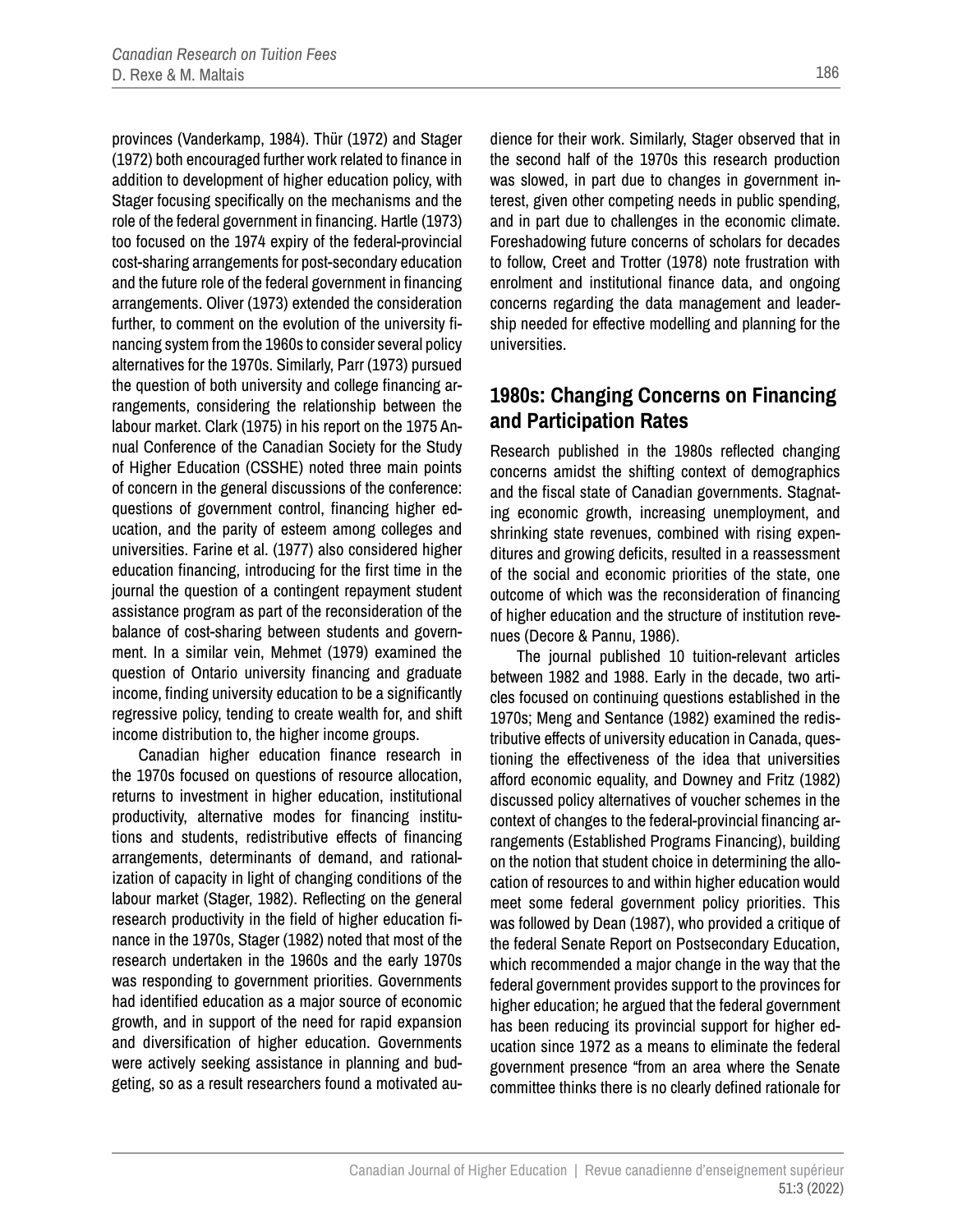the federal government to be involved in the first place" (p. 22).

Researchers continued monitoring and assessing levels and mechanisms for federal transfer payments to provinces, and the overall financing of higher education. A consistent theme linked these federal transfers to questions of access to seats; in both the 1970s and 1980s, there were questions on the limits of systems to provide the needed capacity to meet enrolment demand. Decore and Pannu (1986) examined changes in financing to education from 1970 to 1985, both in terms of intergovernmental relations and the fiscal crisis of the state. Questions emerged regarding forecasting enrolment and related financing challenges, undertaken both by educational institutions and governments, to understand the interaction of demographics, public policy, and the labour market in the pursuit of improved models for enrolments, required for finance and capacity planning. Stager (1982) noted a shift in researcher attention, arising as a result of decreased enrolments during the 1970s, institutional financing concerns, needs for models of resource allocation, and questions regarding labour market outcomes of university graduates. Foot and Pervin (1983) examined the significant determinants of enrolment rates in Ontario, including questions of price sensitivity, motivated by overall questions regarding the stabilization in enrolment rates in Ontario over the 1970s and system capacity planning for the 1980s. Vanderkamp (1984) analyzed university enrolment in light of participation rates, cost factors, and labour supply, motivated by questions about the possibility of a further decline in university enrolment and the university age group, based on declining birth rates. He determined that government policies related to student financial aid and tuition fees were not likely responsible for increased participation rates from 1955 to 1970, finding little relationship between the patterns of enrolment and tuition fees. He also noted that tuition fees had emerged as significant political and provincial social policy issue, an observation in the journal which foreshadowed much of the policy activity to follow.

The 1980s also saw the introduction of some new ideas in the journal. Thinking about students as consumers, Pain (1986) examined the university student-institutional relationship and student decision making by applying a consumer behavior framework. Translating the problems of public policy to questions of institutional management, Crespo et al. (1986) examined the management of budgetary austerity in universities through the lens of department chairpersons, and Holdaway (1988) introduced into the journal questions regarding public policy that could increase support for international university students, in light of substantial declining international enrolment in the 1980s.

### **1990s: Growing Questions of Privatization as Public Policy**

Although the number of publications in the journal dropped in the 1990s, with six articles from 1991 to 1998, there was continued introduction of new ideas and research questions, notably questions of privatization. Pike (1991) responded to pressures within Ontario to permit private universities and, through a case-study, evaluated the potential benefits of a challenge to the public monopoly in university education in Ontario, including an espoused benefit of extending capacity. Looking at Alberta, Rae (1996) considered privatization initiatives in that province, noting that this move is identified as a shift in the balance of financing arrangements as well as an ideological shift claiming to safeguard public interests.

Reflecting international policy conversations of the time, McDonough and Wright (1998) introduced to the journal a developed idea of a private sector income contingent plan, in which the private sector would provide student loans such that, according to the authors, financial accessibility barriers to education would be eliminated. In contrast to time-based repayment loans, income contingent loans are repayable when and only if a graduate's income meets or exceeds a certain threshold. This type of loan program has been adopted in a variety of countries since the late 1980s (Chapman et al., 2020); the history of Canadian policy discussions on this topic is covered in Wellen et al. (2012).

Stager (1996) addressed tuition fee policy questions directly through an empirical assessment of Ontario university data from 1960 to 1990, privileging the notion of return on investment. He concluded that doubling tuition fees from 1990 levels, or abolishing fees, would change the rates of return by only about two percent in either direction, and doubling fees in the major professional faculties would leave rates of return still in excess of returns to arts and science.

Finally, student finance emerged in the 1990s as a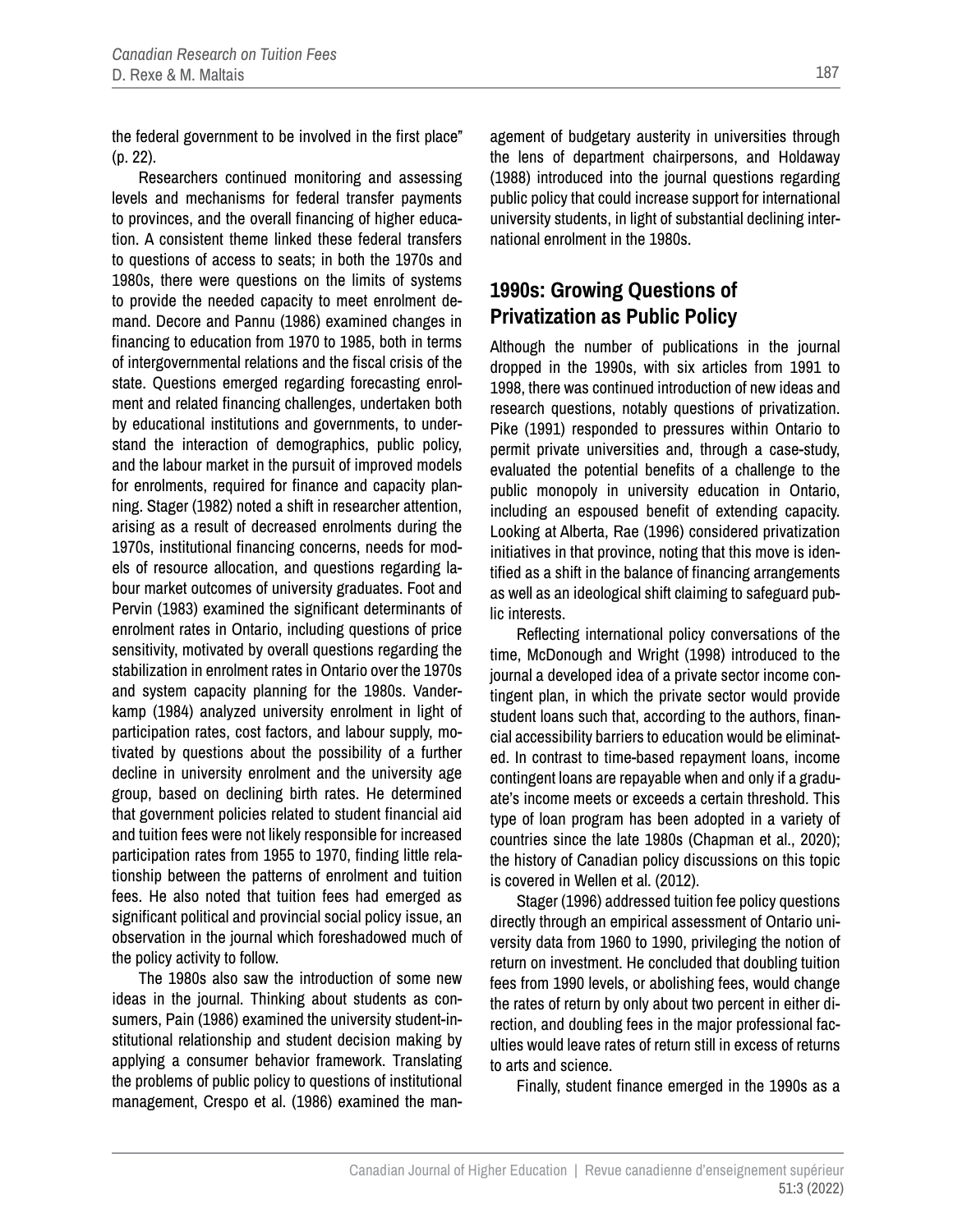particular frame for understanding public policy implications and impacts. Introducing student debt and financial aid in the first systematic manner, Hiscott (1996) explored educational financing and debt patterns for graduates of Canadian colleges and universities, noting markedly higher debt over time, and Looker (1997) examined factors shaping higher education participation, identifying cost factors as a major deterrent.

#### **2000s: New Focus on Policy Histories, Contexts, and Impacts**

The journal published 15 tuition-relevant articles between 2000 and 2009. Questions and concerns about increased privatization of universities continued, often framed in light of changing government priorities and fiscal conditions. A significant number of publications focused on individual provincial contexts, policy histories, and policy issues. Placing policy changes in historical context, Barnetson and Boberg (2000) reviewed three Alberta policy changes in higher education that started in 1994, including shifting the balance of public funding and funding derived from tuition fees, shifts that were responsive to the province's deficit and debt elimination priorities. Similarly, Tremblay and Paquette (2000) framed their analysis of Québec's university financing in an international, national, and historic context to discuss the province's model of financial diversification of funding sources including increasing the proportion of funding from tuition fees. Young (2002) outlined seven major higher education policy changes in Ontario that make use of market mechanisms while enhancing state control, particularly in resource allocation. In a case study of an Ontario university, Quirke and Davies (2002) critically evaluated the effects of higher and de-regulated university tuition fees on students, characterizing this increase as a new entrepreneurial trend in higher education. Jones (2004) charted and assessed major changes in Ontario's policy environment in the 1990s, including privatization and marketization, noting that shifts in higher education finance policy led to a shift in the balance of public and private sources. Examining the case of British Columbia, Dennison and Schuetze (2004) reviewed key changes in public policy that opened higher education to market forces, noting that these were framed in terms of enhancing accessibility and choice; in a similar vein, Schuetze and Bruneau (2004) situated Canadian higher education reform in an international context, including increased reliance on market mechanisms, private sources of funding, and new forms of university governance and management. Boggs (2009) summarized a 10-year policy history on tuition fees in Ontario and discussed active policy challenges and options, noting the ongoing tensions between the policy goals of financing higher education and ensuring student accessibility.

As with previous decades, others focused efforts on pan-Canadian research. Responding to the erosion of public funding of universities and increasingly diversified funding bases, Mount and Belanger (2001) studied the views of university presidents on several key areas, including funding, institutional directions, and the impact of the corporate sector. Giroux (2004), in his remarks to the 2003 Annual Meeting of CSSHE, commented on the demands on universities, noting that government cutbacks and rising tuition fees had shifted the balance from public funding to private funding, with no net gain to universities in a context of enrolment growth, challenging universities to meet future demand. Using both an economic and a student development lens, Côté et al. (2008) evaluated high school students' perceived return on investment in education, and the effect of those perceptions on actual participation. Looking at the role of students in shaping policy, within a historical study of the student movement, Moses (2001) described the efforts of different student organizations in shaping government-funded mass student-aid and tuition fee policy. Wellen (2004), responding to the policy idea of income contingent loans and the prospect of tuition fee increases, argued a case for income contingent loan programs as a means for higher education expansion in light of social equity and affordability aims.

Higher education participation and the relationship between tuition fees and decision making also continued to be an area of scholarly interest. Thompson (2003) examined the prevalence and effectiveness of tuition-waiver policies for older adults in Canadian universities. Christofides et al. (2001) examined socio-economic influences on participation rates, considering family income. Using individual data from the Canadian Labour Force Survey, Johnson and Rahman (2005) examined the role of economic factors, including the level of tuition, in university participation decisions, noting regional variation, institutional variation, and national variation by gender and over time. Also using an eco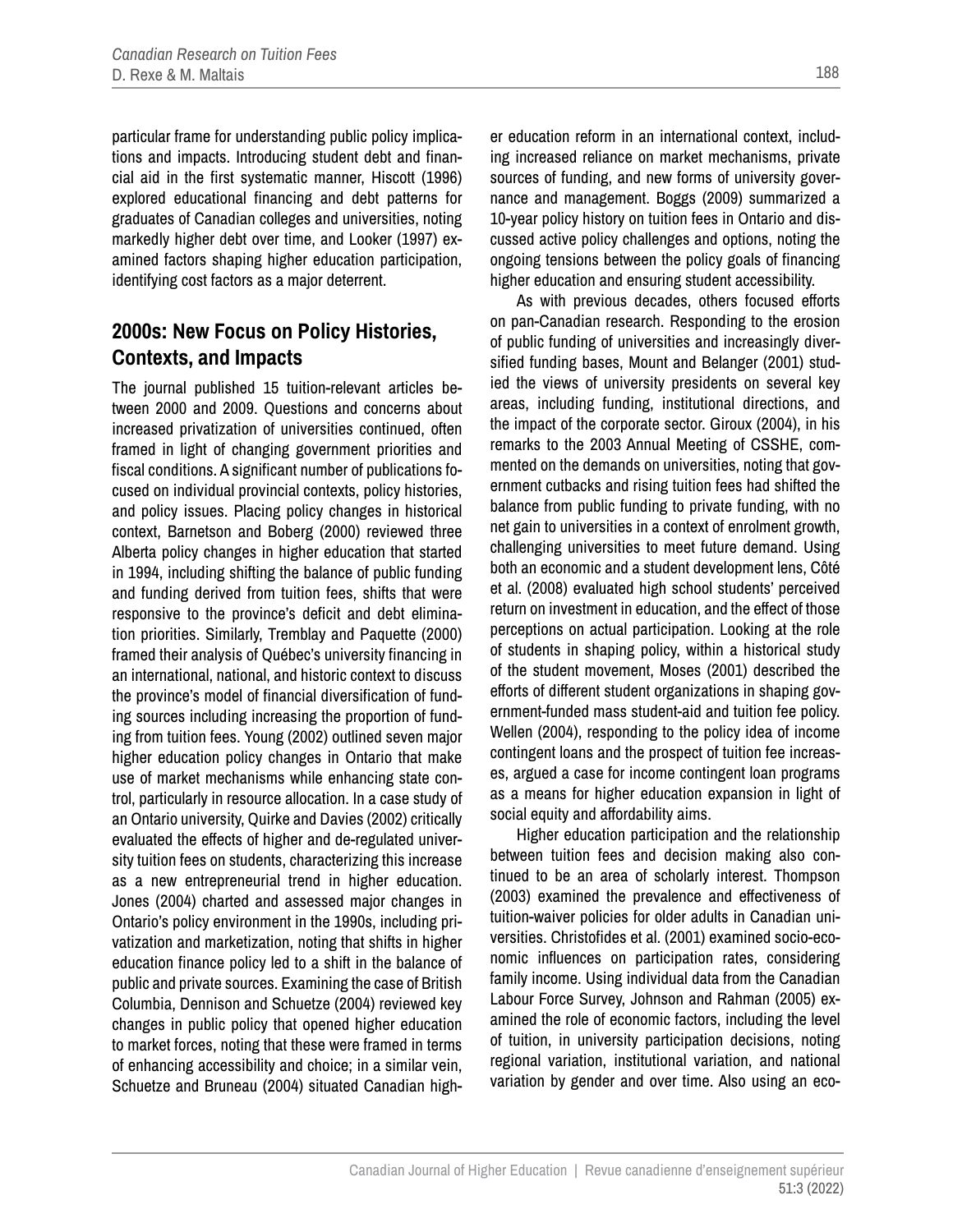nomic lens, Christofides et al. (2009) identified factors, including measures of affordability, affecting university participation from 1977 to 2003.

#### **2010s: Focus on Student Finance and Policy Debates**

The journal published 11 tuition-relevant articles between 2010 and 2016. Student finance concerns continued to attract scholarly attention. In their study of family approaches to saving for post-secondary education, Sweet et al. (2010) found that income and home ownership were strong predictors of savings in immigrant families, but both immigrants and non-immigrants share similar parenting beliefs and practices that encourage investment. Peng and Yang (2010) examined the relationship between rising tuition fees and student labour market decisions, including total number of working hours and seasonality. Finnie et al. (2015) investigated access and a number of barriers to higher education including family income and parental education, further developing our understanding of affordability. In one western province, Calder et al. (2016) described international students' experiences with finances and other related issues, including ability to work or find employment, in light of costs of education and examining the perceptions of rural secondary students, and in Alberta, Friesen and Purc-Stephenson (2016) investigated perceived barriers to pursuing a university education.

Continued publication of policy-oriented studies reflected an ongoing scholarly interest in government policy activity related to tuition fees. Undertaking a form of policy analysis and taking a new approach, Pringle and Huisman (2011) applied a management conceptual framework to one province to analyze the competitive positioning of Ontario universities in light of increasing pressures. Several new policy histories examined both provincial and federal dynamics. Using frameworks from political science, Smith (2011) examined the policy history of Manitoba's higher education system from 1967 to 2009, evaluating changes to provincial legislation to assess structural change and trends associated with globalization, and Rexe (2015) examined the social, political, and economic factors in a case study of a tuition policy change in Ontario. Focusing on policy developments in Ontario, Chan (2015) examined perceptions of university officials about the efficacy and effectiveness of newly introduced government measures of institutional performance and accountability in light of government policy goals. Piché and Jones (2016) explored the policy debate about institutional diversity in Ontario, especially within the university system, focusing on issues of quality, accessibility, and funding. Finally, examining the federal policy-making sphere, Wellen et al. (2012) analyzed several key federal policy histories, providing insights into intergovernmental relations, goal-setting, and policy formation. Finally, focusing on critical policy issues of institutional finance, Lang (2016) examined major government steering policy developments that affect questions of tuition and access.

#### **Summary**

The central motivations in this journal focus on public policy and finance in addition to questions of social equity; as a result, the scope of theoretical commitments is limited, as are lines of theoretical debate. The main approaches emerge from economics, sociology, history, and political science. In terms of methods, case selection and uneven deployment of theoretical frameworks presents challenges to generalizability and validity. Strong empirical work in finance (Wu, 1985) and economics (Vanderkamp, 1984) had largely moved out of the CJHE, a trend which may be reversing (Bouchard et al., 2020). The task of consolidating knowledge which featured early in the journal has been taken up elsewhere, mostly outside of scholarly journals.

Overall, we found diversity in problem focus, deployment of conceptual frameworks, and subject for analysis, which is a positive reflection of CJHE researchers. We observe that some provinces have been underexamined, as has the college sector. As a result, the full fabric of the pan-Canadian experience, with its diverse institutional arrangements, social contexts, and policy-making dynamics, is not fully represented in the journal. Publications on higher education finance policy have focused heavily on questions of federal and provincial responsibilities. One area of interest was the potential impact on students of significant structural changes in the funding of higher education, and the barriers and impact of increases in tuition on social equity. Privatization and marketization as public policy, together with continued policy scrutiny of the federal-provincial government funding relationship, set the context for understanding impacts of government policy on participation and attainment, as well as debt and labour market outcomes.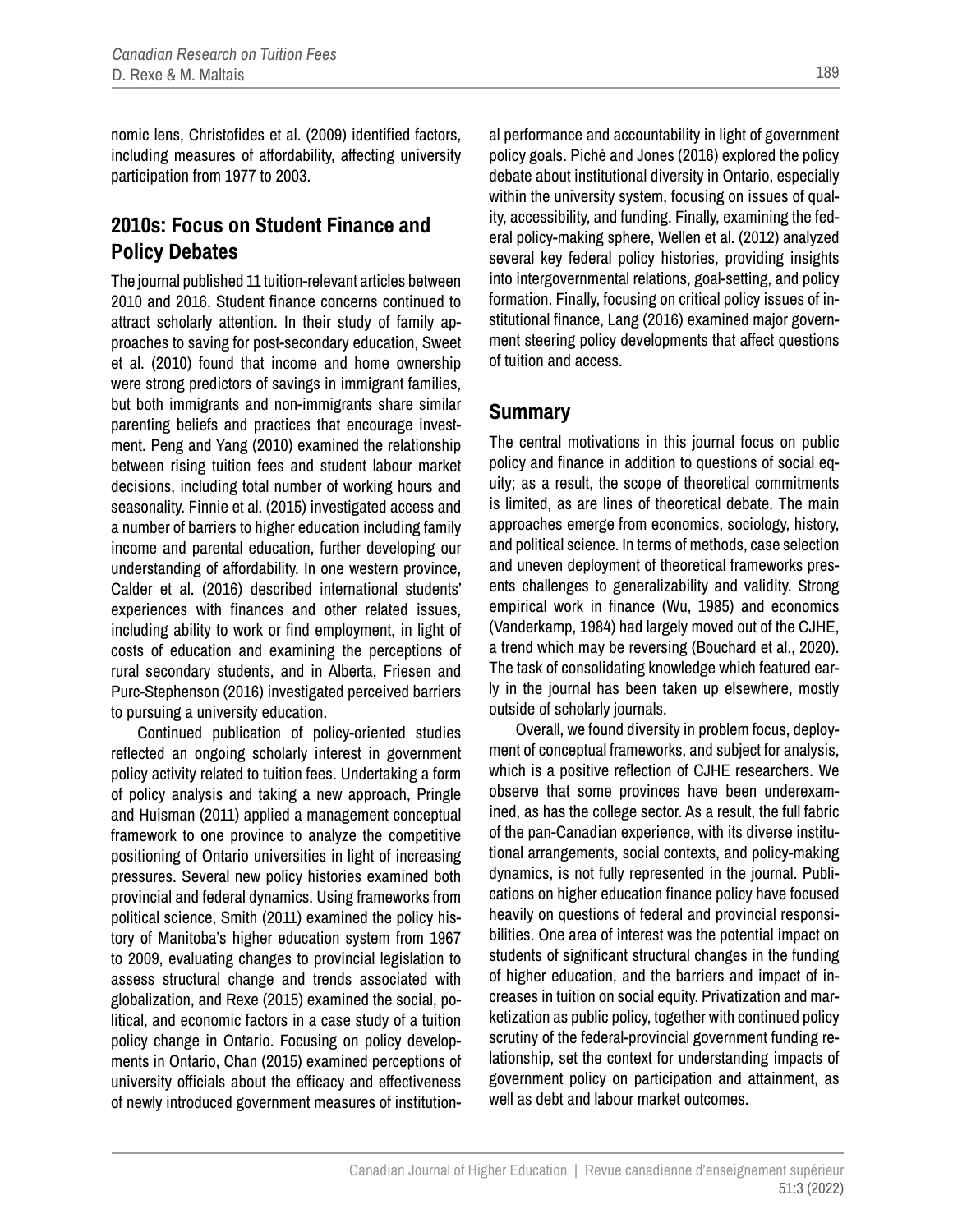At the time of writing, the decade of the 2020s has hardly begun; however, three interesting publications perhaps are indicative of future trends in scholarship. First, Bouchard et al. (2020) returned to an earlier tradition within the journal and in the broader literature of empirical work related to funding formulas, enrolments, and the public policy issues related to planning and institutional financing. Second, two articles focused on critical questions of international education. El Masri (2020) examined Ontario's international student funding policies, and the policy history of one graduate scholarship, and Buckner et al. (2020) examined what activities, practices, and rationales Canadian colleges and universities adopt in light of internationalization goals.

# **Looking Forward: Future Issues in Tuition Fees and Higher Education Planning,**

#### **A Case Study of Québec**

Since the expansion of higher education in the post-war period, a significant effort has been made to develop forecasting models on the provision of post-secondary places, involving a variety of modelling factors including tuition fees (see Creet & Trotter, 1978; Stager, 1982). As noted in the previous section, attention to these models has shifted over the decades, and has largely been absent from the scholarly literature since the 1980s. Changing environmental conditions in the province of Québec illustrate the need for increased focus on the development and refinement of predictive models to support the adequate planning for higher education. While Québec is often an outlier in Canadian higher education, this case study raises questions pertinent to other provinces, and illustrates the importance of the research community's readiness to support policy discussions and evaluate governmental responses to policy problems.

This section will examine the issue of planning demand for higher education in the case of Québec, including the question of tuition fees. The challenge of forecasting and planning higher education is not strictly limited to Québec, as similar challenges of modelling intersecting social and economic policy exist in other provinces.

### **Capacity Planning**

Québec has used government models to forecast university demand and to support system capacity planning, in much the same way that is found in the early literature reviewed in this study, using key population information. However, key changes in the population, lagging data, and the impact of interacting public policy changes have destabilized that historical model, and as a result, the province is facing the consequences of underestimated future demand. This section will review the background to the system planning model issues and discuss the new higher education system finance problem that has been generated as a result.

Recent history has shown problematic enrolment forecasting produced in Québec. In 1998, the Québec Ministry of Education (MEQ) published a forecast of fulltime equivalent student (FTEs) enrolment in Québec universities until 2011–2012 (Lavigne, 1998). At that time, it was predicted that enrolment was already at a peak, which was estimated to be about 150,000 FTEs in 2011–2012. The following year, university enrolment was already above anticipated targets. Two years later, Lavigne (2000) forecasted a peak in 2001–2002, then a decline to 155,000 FTEs in 2013–2014. In 2002, the forecast was changed to show anticipated peak enrolment at 161,000 FTEs in 2013–2014, and then decline to reach 131,000 FTEs in 2031–2032. (Lavigne, 2002). In fact, there were 239,000 FTEs enrolments in 2013–2014 in that year, an error of 48%. In 2020 alone, there were two adjusted published enrolment forecasts for 2027–2028 (239,000 and 248,000 FTEs for the same year), a 3.8% correction made only five months later.

To test the current government assumptions of predicted future enrolment (Gouvernement du Québec, 2020), recent research was undertaken using a two-step regression model with instrumental variables (Bouchard St-Amant et al., 2022). That study estimates that, contrary to government models, forecasted enrolment will be 289,000 FTEs in 2030, a difference of 38,000 FTEs, and this estimate probably remains a very conservative estimate. The most significant factors that have led to this underestimation of university attendance years are (a) the increase in the cohort size, or proportion of students eligible for university admission (CEGEP graduates); (b) the increase in the participation rate of university attendance; and (c) other public policy interactions which affect university enrolments.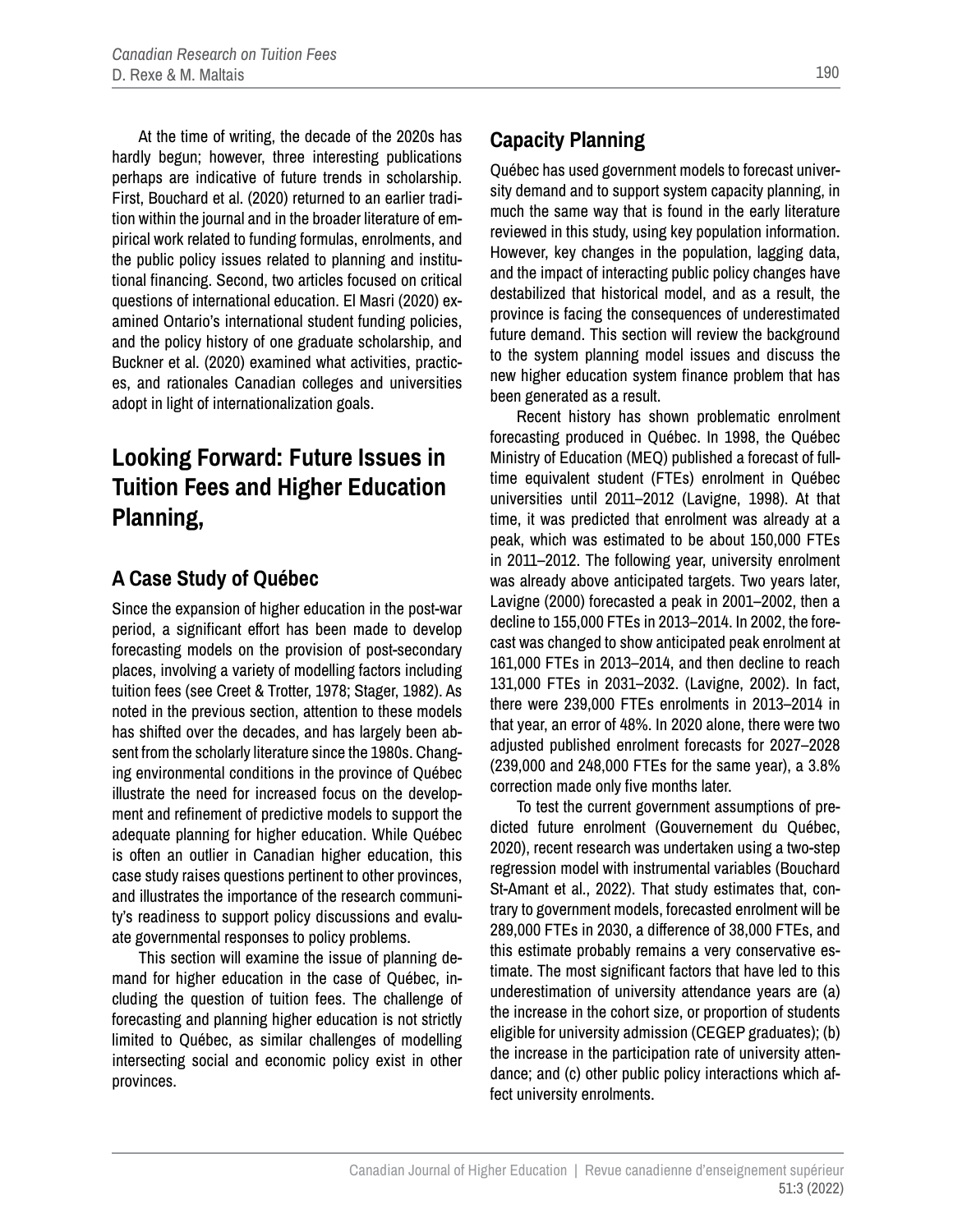### **Cohort Size**

In term of assessing the future cohort size relative to government modelling, observe the rate of population growth of Québec in Figure 1, which illustrates growth since 1973.

As the analyses carried out by governments are generally based on outdated data (reports produced ranging from T-2 to T-5, which base their rationale on data produced prior to the production of the report), it should come as no surprise that at the beginning of the first decade of the 20th century, a decline was planned in Québec—yet that is not what was happening. To be convinced of this, we refer to Figure 2 on the population of Québec reported by Roy (2007), in a study to plan energy demand.

We observe that the data presented in the 2007 article dates from 2003 for the Institut de la statistique du Québec (ISQ) and from 2005 from Statistics Canada. The ISQ forecasts used by the Government of Québec assume a population peaking at just over 8.1 million inhabitants in 2031. In reality, the Québec population reached 8.6 million in 2021, exceeding the forecasted future peak by 500,000 persons. Two factors explain

this major forecast error: birth rates and migratory flow. Currently, the ISQ forecasts that there will be 9.1 million inhabitants in Québec in 2031, which is expected to be an underestimate, as the population of Québec grew by nearly 70,000 people in 2020, and nearly 100,000 people per year for the two previous years (see Figure 1). To reach 9.1 million in 2031, it would only take an increase of 50,000 people per year for 10 years. However, Québec has only experienced two years in the last 20 years with an increase of this order. As a result, it is projected that Québec will reach a population of 9.1 million three or four years before the date currently provided by the ISQ.

#### **Participation Rate**

Over the past 20 years, the Québec government has aimed to significantly increase the rate of university participation given historically low rates (Maltais & Umbriaco, 2020), although this public policy goal has not been integrated by the Institut de la Statistique du Québec into its model (Maltais & Umbriaco, 2020; Maltais, 2021a, 2021b, 2021c). Even if the 18–24 age group decreases slightly, the increase in participation rate from 19% to more than 30% leads to a very significant net increase.

#### **Figure 1**



*Québec population growth rates, 1973–2020*

*Note:* Figure 1 shows Québec's population growth rate per 1,000 population from 1973–2020. Source: Statistics Canada. Table 17–10–0009–01 Population Estimates (formerly CANSIM 051–0005).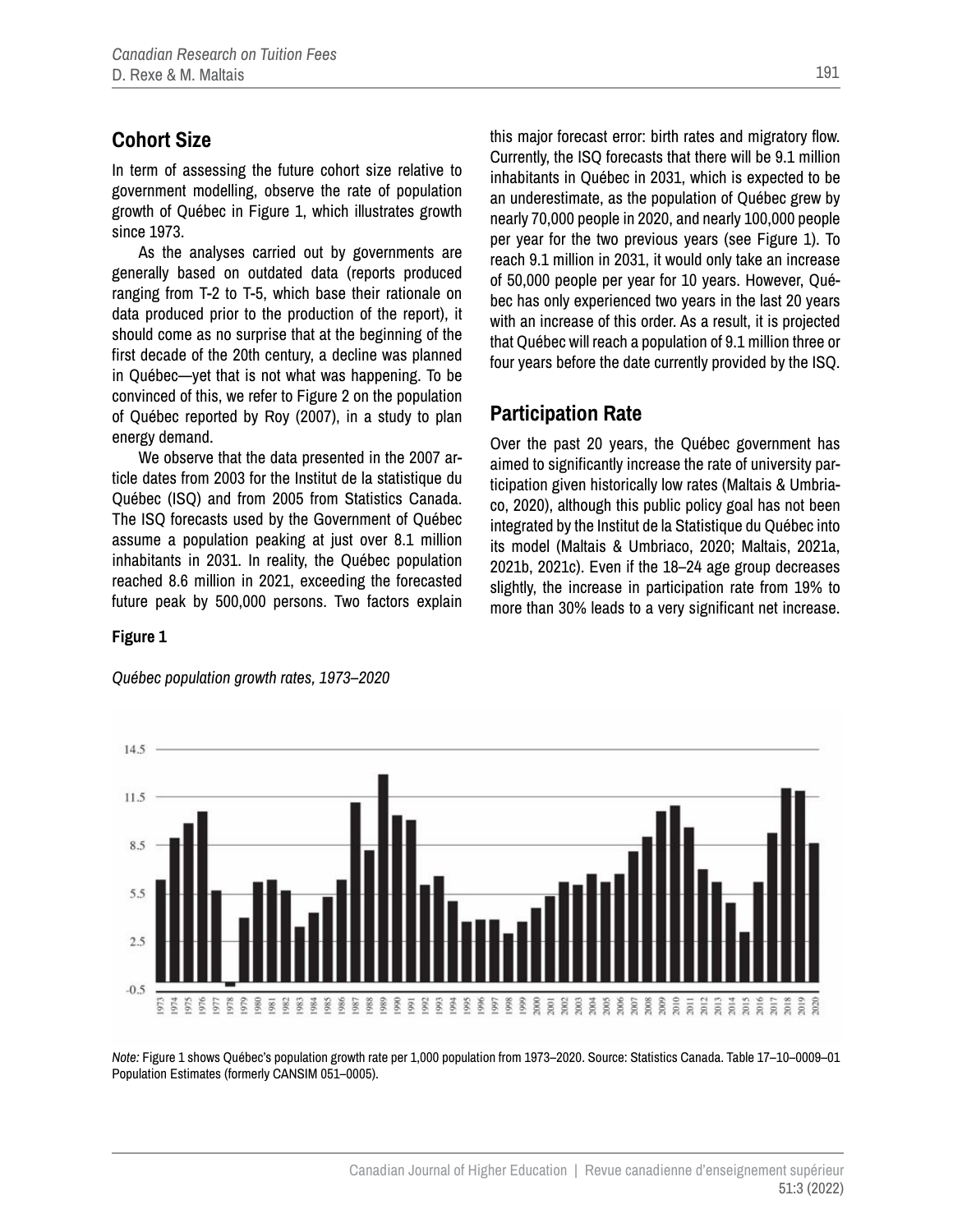#### **Figure 2**

#### *Forecasted Demographic Change in Québec*

Population (thousands)



*Note:* Figure 2 shows forecast of households in Québec according to different scenarios, 2001–2031. Source: Roy (2007) using data from Hydro–Québec, Statistics Canada, and Institut de la statistique du Québec.

Further, Québec plans to increase high school graduation to 90% by 2029 (Gouvernement du Québec, 2017), which will increase the college eligibility by more than 10%, and plans to increase college graduation rates by 10%. If these policy targets are achieved, Québec will be faced with financing compounding effects.

Table 1 describes the effects of meeting targets of educational policies with a demographic hypothesis fairly close to the current situation (+ 20% of the number of young people aged 17–21), by postulating that the interest in higher education remains relatively stable. We can therefore observe that by 2030, even without an increase in the participation rate for the same reference group, reaching the targets reflected in Québec policies could mean an increase in university demand by 57% from the current state and probably not less than 20%. The scenario presented by Bouchard St-Amant et al. (2022) is therefore a floor, as there are other potential drivers of increases. These forecasts do not include any potential future demand increases resulting from changing immigration levels, anticipated increases in international student demand, or increases to adult attendance.

#### **Public Finance and Tuition Fees**

These modelling errors pose a serious system planning problem to accommodate unexpected growth, as well as a significant public finance issue, as government finance planning has been based on modelling that has predicted decreased demand rather than an increase (Maltais & Umbriaco, 2020; Maltais, 2021a, 2021b, 2021c). In short, there is a likely increase of at least 30% in university attendance over the next 10 years. There is no current capacity to absorb the additional demand, and more government investment would be necessary; a 30% increase in the university population represents more than 70,000 FTEs, or the requirement of nearly three additional institutions the current size of McGill University, which was itself 26,016 FTEs in 2019–2020. It is in this context that the question of tuition fees arises.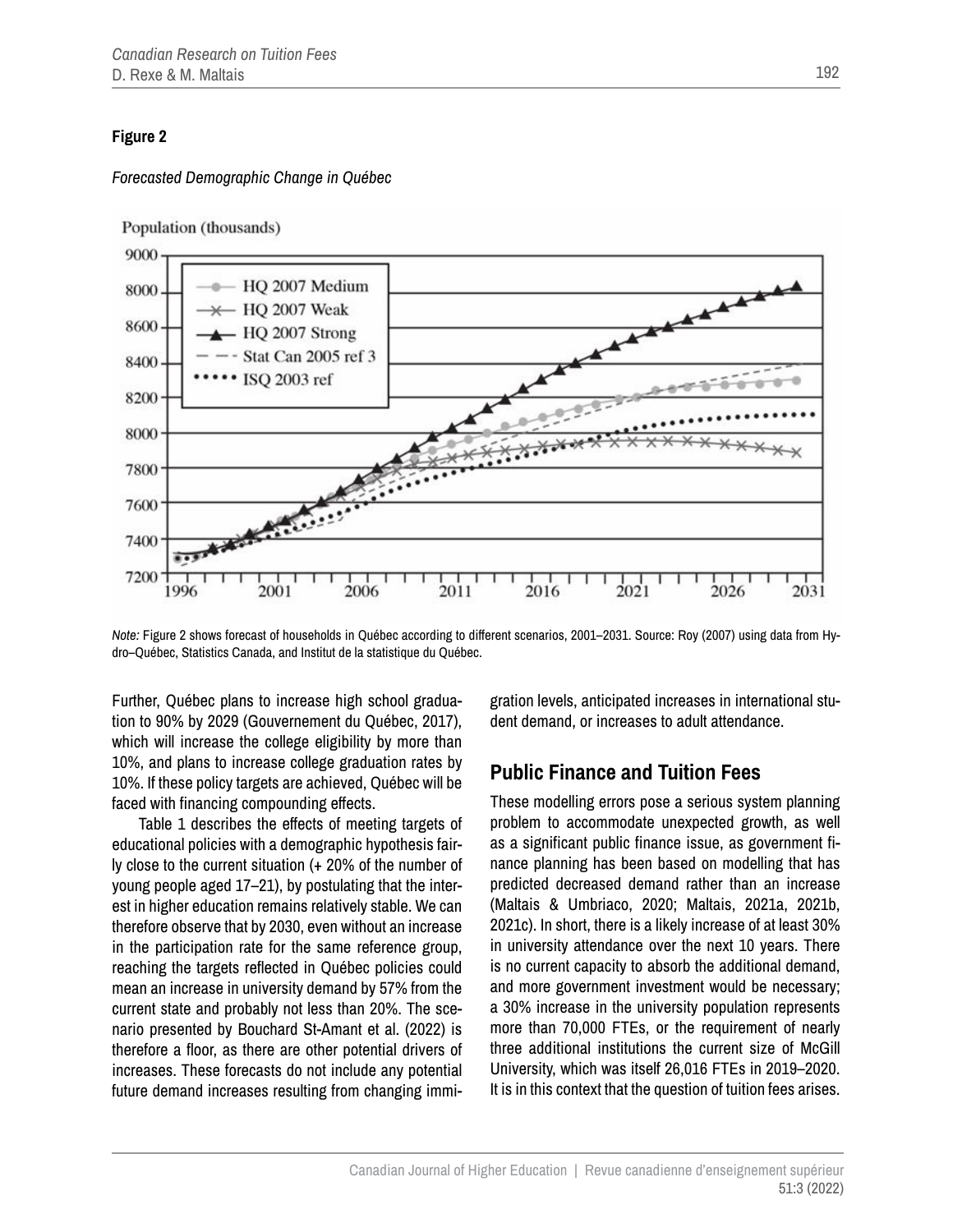#### **Table 1**

*Educational policy effects on projected post-secondary demand in Québec*

| Current scenario (approximate) $T_1$ |                           | 10-year hypothesis (policy targets reached with con-<br>stant participation rates and population growth) $T2$ |                                     |
|--------------------------------------|---------------------------|---------------------------------------------------------------------------------------------------------------|-------------------------------------|
| 100 youth 17-21                      |                           | 120 youth 17-21                                                                                               |                                     |
| 80 graduates                         | Graduation rate of 80%    | 108 graduates                                                                                                 | Increased graduation rate<br>to 90% |
| 60 attend CÉGEP                      | Participation rate of 75% | 81 attend CÉGEP                                                                                               | Participation rate of 75%           |
| 39 graduate CÉGEP                    | Graduation rate of 65%    | 61 graduate CÉGEP                                                                                             | Increased graduation rate<br>to 75% |
| 28 attend university                 | Continuation rate of 72%  | 44 attend university                                                                                          | Continuation rate of 72%            |
|                                      |                           |                                                                                                               |                                     |

The Maple Spring crisis (2012–2013), saw a province-wide, sustained student protest against proposed increased tuition fees in light of government austerity measures (Bégin-Caouette & Jones, 2014). In the wake of the Maple Spring, Québec established an acceptable tuition strategy at the *Sommet sur l'enseignement supérieur* in 2013, and as a result has experienced a period of calm; fees have been annually indexed to household disposable income (Ministère de l'Enseignement supérieur, 2021, p. 116). Due to the social and political culture in Québec, it is unlikely that tuition will take a relatively larger role in university funding; given the lessons from the Maple Spring crisis, it is unlikely that any Québec government will take the risk over the next 10 years to generate a new crisis of confidence and be forced to address this issue again. As a result, the anticipated student contribution through tuition will remain at around 19% (Quirion et al., 2020). Given that indexing tuition fees is settled public policy, the Québec government will have to meet all cost for growth itself, both growth in system costs as well as growth in demand.

Finally, we cannot consider the question of future demand and the question of tuition fees without anticipating the effects of the health crisis linked to the COVID-19 pandemic, which we are still experiencing at the time of writing. The Canadian and provincial governments have put in place unprecedented measures to support students during the pandemic, including providing remote learning, mental health supports, and other infrastructure including fast-tracking high-speed internet to underserviced regions. Given the overall effects of the pandemic on learning, on educational delivery, and on future achievement, and the immense costs of the pandemic to date, tuition fees may not be able to increase beyond inflation due to the political difficulty in imposing a larger share of costs on this generation of students. Current affordability is also premised on continuing low interest rates, but inflationary pressures could create a different rhetoric, one that will require significant economic growth and human capital enhancements resulting in the push for universal higher education. Workforce needs of Québec is also anticipated to influence tuition fees. For example, in 2021–2022, Québec's Ministry for Higher Education is planning to offer new grants to all students in specific fields of study, designed to attract graduates to areas of labour market need. As this trend is anticipated to grow over the coming years, the exceptional financial assistance measures developed during the pandemic could arguably become more established in the medium term.

### **Discussion**

Early work in the journal showed intentional relationships between academics and stakeholders in the policy-making environment, a dialogue which generally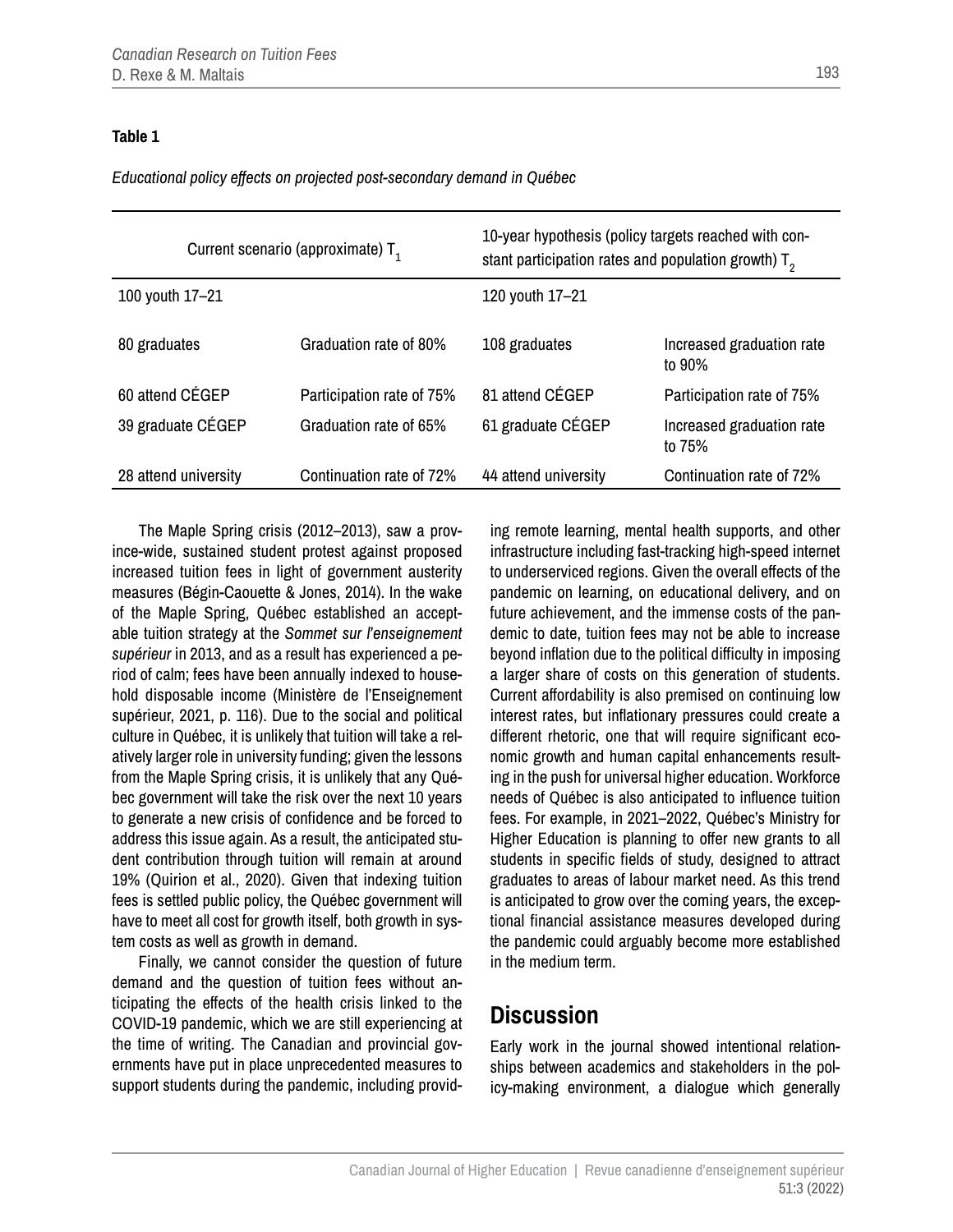has shifted away to other venues. One key example is the modelling of student demand, an example which our case study shows has significant impact on government, institutions, and students. In terms of volume and focus, scholarly production of policy-analytic research in this area—including publication in the CJHE—lags behind the various publishing and distribution channels outside of the peer-review process. While some questions remain unsettled in this policy arena, largely because of the conflicts related to beliefs and resources, it is unclear the extent to which current research programs and venues suffice for policy makers, and what value researchers might be yet to provide to policy areas. Nor is the use of research by policy makers in this area fully explored or understood, although use of educational research and its impact in policy making is an area of interesting scholarly enquiry (Bensimon et al., 2004; Birnbaum, 2000; Kezar, 2000; McCormick & McClenney, 2012; Ness, 2010; Perna, 2016).

We have deployed a provincial case example here to illustrate future policy issues related to tuition fees and higher education planning, harkening back to examples early in the journal history on system capacity planning, rapid expansion, financing arrangements, and tuition fees (Stager, 1982). This example illuminated a relative weakness in a policy-analytic community to plan for future higher education demand. This case reminds us that higher education planning requires coordination over different policy areas; for Québec, it will be a complex financial problem to add significant capacity to the Québec higher education system while holding their tuition fee commitments in order to meet important public policy goals. Elsewhere in Canada, there are different demographic and higher education system planning challenges. In an example of a smaller province with different planning problems, Manitoba significantly lags the national average in attainment rates, and there are identified post-secondary education deserts due to geography and population distribution; a provincial review recommended increasing the number of college graduates by 15% over five years (Usher & Pelletier, 2017). In contrast to Québec, in Ontario there are changing provincial demographics which indicate a declining domestic student population and demand, which presents other planning challenges (Weingarten, et al., 2018). The project of system building for access is not complete. Reflecting back to the work undertaken at the origin of

the Society and in this journal, we offer a call to action to meet these challenges in the spirit and of those whose work contributed to solving the problems of a previous generation.

### **References**

- Arksey, H., & O'Malley, L. (2005). Scoping studies: towards a methodological framework. *International Journal of Social Research Methodology*, *8*(1), 19– 32. <https://doi.org/10.1080/1364557032000119616>
- Barnetson, B., & Boberg, A. (2000). Resource allocation and public policy in Alberta's postsecondary system. *Canadian Journal of Higher Education/Revue canadienne d'enseignement supérieur*, *30*(2), 57–85. <https://doi.org/10.47678/cjhe.v30i2.183357>
- Bégin-Caouette, O., & Jones, G. A. (2014). Student organizations in Canada and Québec's 'Maple Spring.' *Studies in Higher Education*, *39*(3), 412–425. [https://doi.org/10.1080/03075079.2014.8](https://doi.org/10.1080/03075079.2014.896178) [96178](https://doi.org/10.1080/03075079.2014.896178)
- Bensimon, E. M., Polkinghorne, D. E., Bauman, G. L., & Vallejo, E. (2004). Doing research that makes a difference. *Journal of Higher Education*, *75*(1), 104–126. [https://doi.org/10.1080/00221546.2004.1](https://doi.org/10.1080/00221546.2004.11778898) [1778898](https://doi.org/10.1080/00221546.2004.11778898)
- Birnbaum, R. (2000). Policy scholars are from Venus; policy makers are from Mars. *Review of Higher Education*, *23*(2), 119–132. [https://doi.org/doi:10.1353/](https://doi.org/doi:10.1353/rhe.2000.0002) [rhe.2000.0002](https://doi.org/doi:10.1353/rhe.2000.0002)
- Boggs, A. M. (2009). Ontario's university tuition framework: A history and current policy issues. *Canadian Journal of Higher Education/Revue canadienne d'enseignement supérieur*, *39*(1), 73–88. [https://doi.](https://doi.org/10.47678/cjhe.v39i1.495) [org/10.47678/cjhe.v39i1.495](https://doi.org/10.47678/cjhe.v39i1.495)
- Bouchard St-Amant, P.-A., Brabant, A. N., & Germain, É. (2020). University funding formulas: an analysis of the Québec reforms and incentives. *Canadian Journal of Higher Education/Revue canadienne d'enseignement supérieur*, *50*(1), 1–27. [https://doi.](https://doi.org/10.47678/cjhe.v50i1.188573) [org/10.47678/cjhe.v50i1.188573](https://doi.org/10.47678/cjhe.v50i1.188573)
- Bouchard St-Amant, P.-A., Vallée, L., Raymond-Brousseau, L., & Allali, M. (2022). *Démystifier la formule de financement des universités: Compréhension*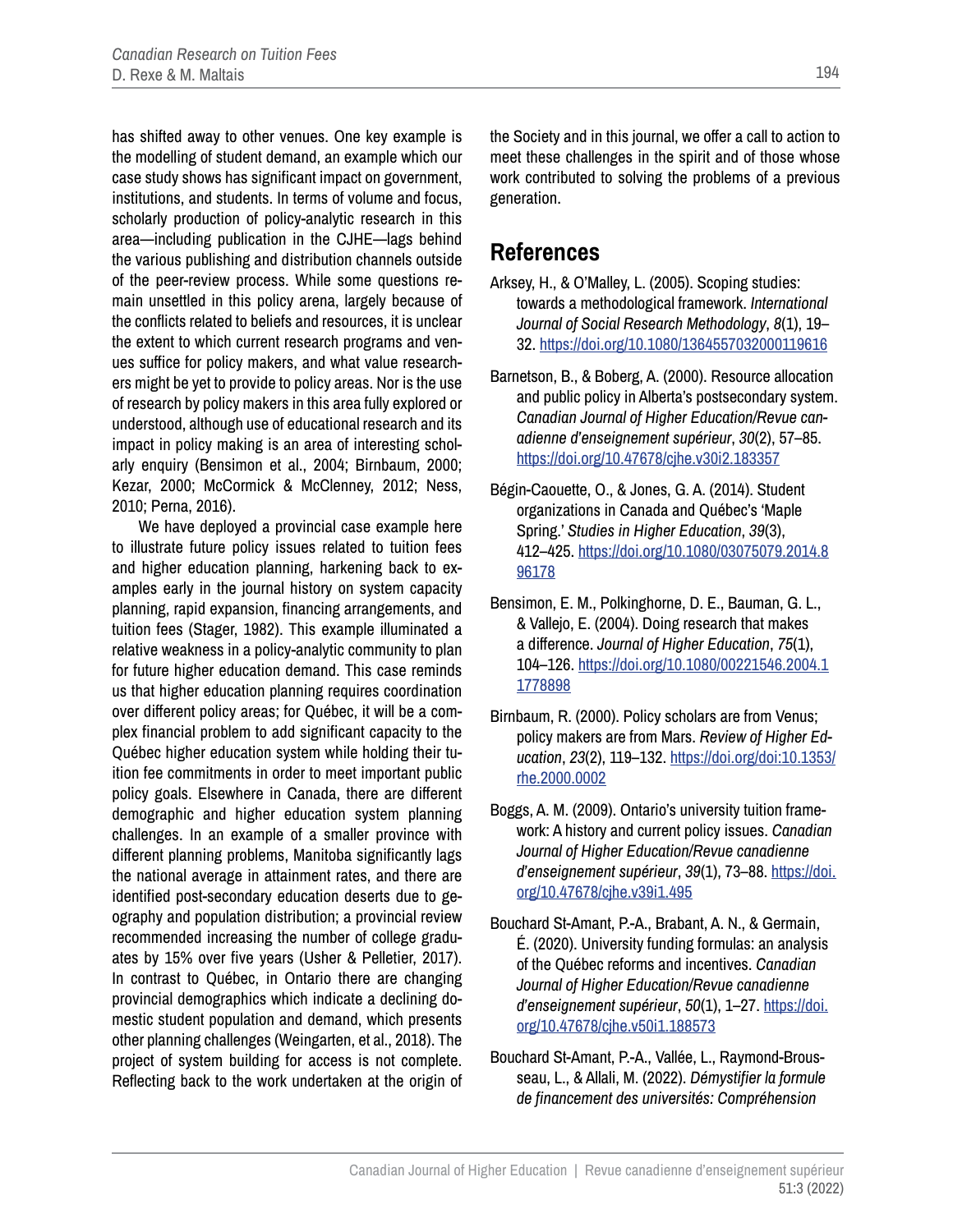*des effets et des intérêts pour les institutions en enseignement supérieur*. Presses de l'Université du Québec.

- Bottomley, A., & Cook, R. (1979). Calcul des coûts unitaires dans les universités francophones. *Canadian Journal of Higher Education/Revue canadienne d'enseignement supérieur*, *9*(2), 19–34. [https://doi.](https://doi.org/10.47678/cjhe.v9i2.182789) [org/10.47678/cjhe.v9i2.182789](https://doi.org/10.47678/cjhe.v9i2.182789)
- Buckner, E., Clerk, S., Marroquin, A., & Zhang, Y. (2020). Strategic benefits, symbolic commitments: How Canadian colleges and universities frame internationalization. *Canadian Journal of Higher Education/Revue canadienne d'enseignement supérieur*, *50*(4), 20–36. <https://doi.org/10.47678/cjhe.vi0.188827>
- Calder, M. J., Richter, S., Mao, Y., Kovacs Burns, K., Mogale, R. S., & Danko, M. (2016). International students attending Canadian universities: Their experiences with housing, finances, and other issues. *Canadian Journal of Higher Education/Revue canadienne d'enseignement supérieur*, *46*(2), 92–110. <https://doi.org/10.47678/cjhe.v46i2.184585>
- Chan, V. (2015). Efficacy and impact of key performance indicators as perceived by key informants in Ontario universities. *Canadian Journal of Higher Education/ Revue canadienne d'enseignement supérieur*, *45*(4), 440–456. [https://doi.org/10.47678/cjhe.](https://doi.org/10.47678/cjhe.v45i4.184917) [v45i4.184917](https://doi.org/10.47678/cjhe.v45i4.184917)
- Chapman, B., Dearden, L., & Doan, D. (2020). The international revolution in higher education financing: Concepts, research and policy (pp. 87–100). In C. Callender, W. Locke, & S. Marginson (Eds.), *Changing higher education for a changing world*. Bloomsbury.
- Christofides, L. N., Cirello, J., & Hoy, M. (2001). Family income and postsecondary education in Canada. *Canadian Journal of Higher Education/Revue canadienne d'enseignement supérieur*, *31*(1), 177–208. <https://doi.org/10.47678/cjhe.v31i1.183382>
- Christofides, L. N., Hoy, M., & Yang, L. (2009). The determinants of university participation in Canada (1977–2003). *Canadian Journal of Higher Education/Revue canadienne d'enseignement supérieur*, *39*(2), 1–24.<https://doi.org/10.47678/cjhe.v39i2.483>
- Clark, R. M. (1975). Higher education through the looking glass: One perspective. *Canadian Journal of Higher Education/Revue canadienne d'enseignement supérieur*, *5*(3), 41–48. [https://doi.](https://doi.org/10.47678/cjhe.v5i3.182643) [org/10.47678/cjhe.v5i3.182643](https://doi.org/10.47678/cjhe.v5i3.182643)
- Coelli, M. B. (2009). Tuition fees and equality of university enrolment. *Canadian Journal of Economics/Revue canadienne d'économique*, *42*(3), 1072–1099. [https://doi.org/10.1111/j.1540–5982.2009.01539.x](https://doi.org/10.1111/j.1540-5982.2009.01539.x)
- Côté, J., Skinkle, R., & Motte, A. (2008). Do perceptions of costs and benefits of post-secondary education influence participation? *Canadian Journal of Higher Education/Revue canadienne d'enseignement supérieur*, *38*(2), 73–93. [https://doi.org/10.47678/](https://doi.org/10.47678/cjhe.v38i2.510) [cjhe.v38i2.510](https://doi.org/10.47678/cjhe.v38i2.510)
- Creet, M., & Trotter, B. (1978). Statistics for policy and planning in Canadian higher education: An Ontario perspective. *Canadian Journal of Higher Education/ Revue canadienne d'enseignement supérieur*, *8*(1), 47–59. <https://doi.org/10.47678/cjhe.v8i1.182750>
- Crespo, M., & Hache, J. B. (1990). Adaptation a une environnement en mutation: Accords et dissensions dans le secteur de l'enseignement postsecondaire Québecois. *Canadian Journal of Higher Education/ Revue canadienne d'enseignement supérieur*, *20*(1), 21–41. [https://doi.org/10.47678/cjhe.](https://doi.org/10.47678/cjhe.v20i1.183665) [v20i1.183665](https://doi.org/10.47678/cjhe.v20i1.183665)
- Crespo, M., Hache, J. B., Gendron, C., & Vanier, Y. (1986). Austerite et gestion dans les universites Québecoises: Une analyse des perceptions de directeurs de departement. *Canadian Journal of Higher Education/Revue canadienne d'enseignement supérieur*, *16*(2), 15–26. [https://doi.org/10.47678/](https://doi.org/10.47678/cjhe.v16i2.182993) [cjhe.v16i2.182993](https://doi.org/10.47678/cjhe.v16i2.182993)
- Dean, J. M. (1987). Cash transfers matter! A critique of the Senate report on postsecondary education. *Canadian Journal of Higher Education/Revue canadienne d'enseignement supérieur*, *17*(3), 17–31. <https://doi.org/10.47678/cjhe.v17i3.183018>
- Decore, A. M., & Pannu, R. S. (1986). Educational financing in Canada 1970–71 to 1984–85: Who calls the tune, who pays the piper? *Canadian Journal of Higher Education/Revue canadienne d'enseignement supérieur*, *16*(2), 27–49. [https://doi.](https://doi.org/10.47678/cjhe.v16i2.182994)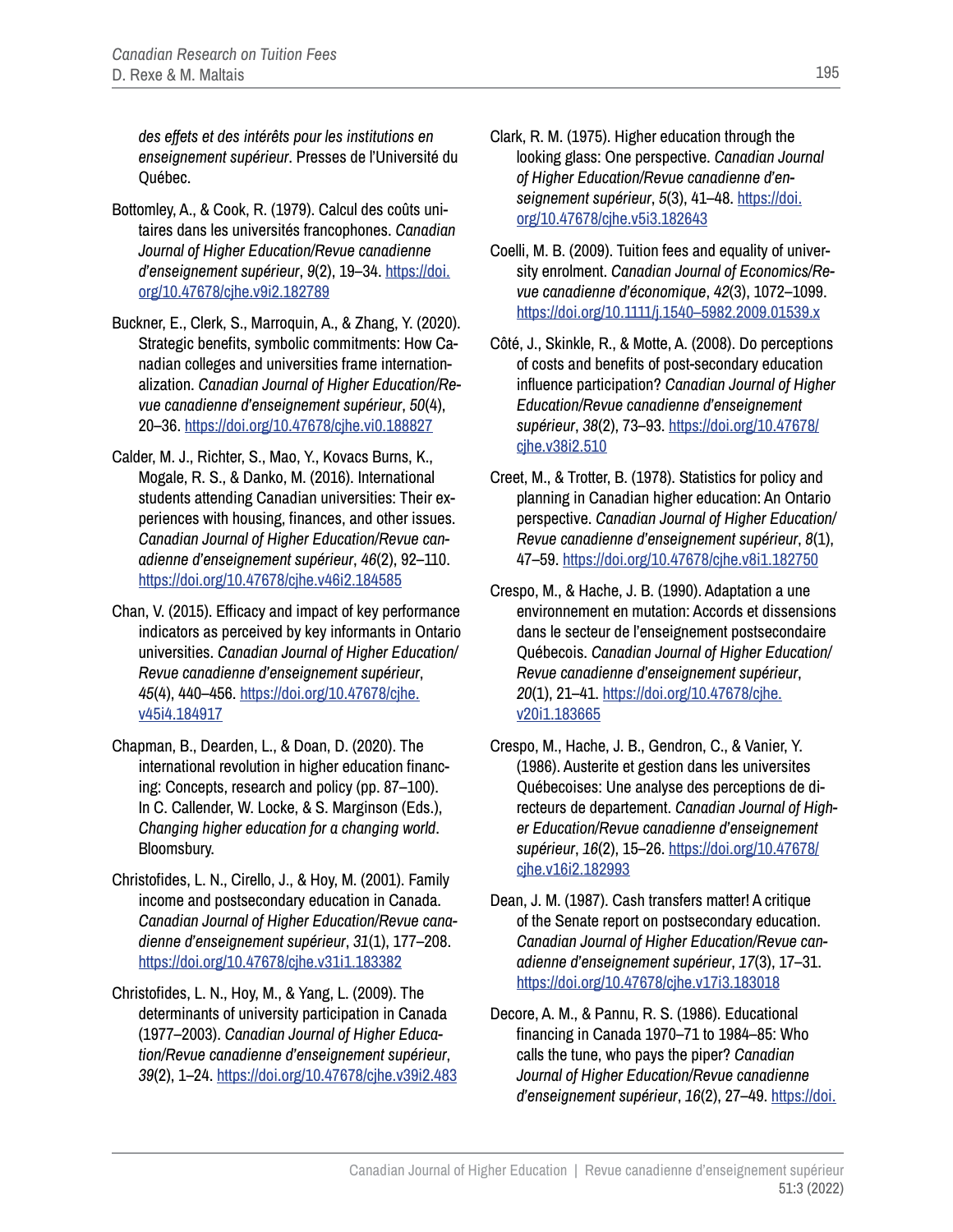#### [org/10.47678/cjhe.v16i2.182994](https://doi.org/10.47678/cjhe.v16i2.182994)

- Dennison, J., & Schuetze, H. (2004). Extending access, choice, and the reign of the market: Higher education reforms in British Columbia, 1989–2004. *Canadian Journal of Higher Education/Revue canadienne d'enseignement supérieur*, *34*(3), 13–38. [https://doi.](https://doi.org/10.47678/cjhe.v34i3.183465) [org/10.47678/cjhe.v34i3.183465](https://doi.org/10.47678/cjhe.v34i3.183465)
- Dickson, V. (1994). Cost determinants in Canadian universities. *Canadian Journal of Higher Education/Revue canadienne d'enseignement supérieur*, *24*(1), 88–99. <https://doi.org/10.47678/cjhe.v24i1.183184>
- Downey, J., & Fritz, H. (1982). Direct funding to users: A schematic analysis. *Canadian Journal of Higher Education/Revue canadienne d'enseignement supérieur*, *12*(3), 65–71. [https://doi.org/10.47678/](https://doi.org/10.47678/cjhe.v12i3.182873) [cjhe.v12i3.182873](https://doi.org/10.47678/cjhe.v12i3.182873)
- El Masri, A. (2020). International education policymaking: A case study of Ontario's Trillium Scholarship Program. *Canadian Journal of Higher Education*, *50*(4), 1–19. <https://doi.org/10.47678/cjhe.vi0.188819>
- Farine, A., Proulx, P. P., & Lemelin, C. (1977). Le financement de la formation post–secondaire. *Canadian Journal of Higher Education/Revue canadienne d'enseignement supérieur*, *7*(2), 11–21. [https://doi.](https://doi.org/10.47678/cjhe.v7i2.182723) [org/10.47678/cjhe.v7i2.182723](https://doi.org/10.47678/cjhe.v7i2.182723)
- Finnie, R., Wismer, A., & Mueller, R. E. (2015). Access and barriers to postsecondary education: Evidence from the Youth in Transition Survey. *Canadian Journal of Higher Education/Revue canadienne d'enseignement supérieur*, *45*(2), 229–262. [https://](https://doi.org/10.47678/cjhe.v45i2.2472) [doi.org/10.47678/cjhe.v45i2.2472](https://doi.org/10.47678/cjhe.v45i2.2472)
- Foot, D. K., & Pervin, B. (1983). The determinants of postsecondary enrollment rates in Ontario. *Canadian Journal of Higher Education/Revue canadienne d'enseignement supérieur*, *13*(3), 1–22. [https://doi.](https://doi.org/10.47678/cjhe.v13i3.182904) [org/10.47678/cjhe.v13i3.182904](https://doi.org/10.47678/cjhe.v13i3.182904)
- Fournier, G., Jeanrie, C., & Croteau, L. (1999). Qualite de l'insertion socioprofessionnelle de nouveaux travailleurs et travailleuses diplomes: Examen d'un schema exploratoire. *Canadian Journal of Higher Education/Revue canadienne d'enseignement supérieur*, *29*(1), 143–176. [https://doi.org/10.47678/](https://doi.org/10.47678/cjhe.v29i1.188475) [cjhe.v29i1.188475](https://doi.org/10.47678/cjhe.v29i1.188475)
- Friesen, L., & Purc-Stephenson, R. J. (2016). Should I stay or should I go? Perceived barriers to pursuing a university education for persons in rural areas. *Canadian Journal of Higher Education/Revue canadienne d'enseignement supérieur*, *46*(1), 138–155. <https://doi.org/10.47678/cjhe.v46i1.185944>
- Giroux, R. J. (2004). Enrolment demand versus accessibility at Canada's universities. *Canadian Journal of Higher Education/Revue canadienne d'enseignement supérieur*, *34*(1), 83–96. [https://doi.](https://doi.org/10.47678/cjhe.v34i1.183448) [org/10.47678/cjhe.v34i1.183448](https://doi.org/10.47678/cjhe.v34i1.183448)
- Gouvernement du Québec. (2017). *Politique de la réussite éducative – Le plaisir d'apprendre, la chance de réussir*. [http://www.education.gouv.qc.ca/fileadmin/](http://www.education.gouv.qc.ca/fileadmin/site_web/documents/PSG/politiques_orientations/politique_reussite_educative_10juillet_F_1.pdf) [site\\_web/documents/PSG/politiques\\_orientations/](http://www.education.gouv.qc.ca/fileadmin/site_web/documents/PSG/politiques_orientations/politique_reussite_educative_10juillet_F_1.pdf) politique reussite educative 10juillet F 1.pdf
- Gouvernement du Québec. (2020). *Prévisions de l'effectif étudiant à l'université – Prévisins par université selon le cycle et la provenance*. [http://www.educa](http://www.education.gouv.qc.ca/fileadmin/site_web/documents/PSG/statistiques_info_decisionnelle/Previsions-universitaires-juin2020.pdf)[tion.gouv.qc.ca/fileadmin/site\\_web/documents/PSG/](http://www.education.gouv.qc.ca/fileadmin/site_web/documents/PSG/statistiques_info_decisionnelle/Previsions-universitaires-juin2020.pdf) [statistiques\\_info\\_decisionnelle/Previsions-universi](http://www.education.gouv.qc.ca/fileadmin/site_web/documents/PSG/statistiques_info_decisionnelle/Previsions-universitaires-juin2020.pdf)[taires-juin2020.pdf](http://www.education.gouv.qc.ca/fileadmin/site_web/documents/PSG/statistiques_info_decisionnelle/Previsions-universitaires-juin2020.pdf)
- Harris, R. S., de Grandpre, M., Roberts, H. J., & McCormack Smyth, D. M. (1975). Bibliographie choisie sur l'enseignment supérieur au Canada/Select bibliography of higher education in Canada. *Canadian Journal of Higher Education/Revue canadienne d'enseignement supérieur*, *5*(1), 73–81. [https://doi.](https://doi.org/10.47678/cjhe.v5i1.182623) [org/10.47678/cjhe.v5i1.182623](https://doi.org/10.47678/cjhe.v5i1.182623)
- Harris, R. S., de Grandpré, M., & Rosenbaum, J. (1974). Select bibliography of higher education in Canada/ Bibliographie choisie sur l'enseignement supérieur au Canada. *Canadian Journal of Higher Education/ Revue canadienne d'enseignement supérieur*, *4*(1), 85–94. <https://doi.org/10.47678/cjhe.v4i1.182598>
- Hartle, D. G. (1973). The financing of higher education in the '70's: A viewpoint from Ottawa. *Canadian Journal of Higher Education/Revue canadienne d'enseignement supérieur*, *3*(2), 113–140. [https://](https://doi.org/10.47678/cjhe.v3i2.182582) [doi.org/10.47678/cjhe.v3i2.182582](https://doi.org/10.47678/cjhe.v3i2.182582)
- Hiscott, R. D. (1996). Patterns of education financing and debt: A comparison of two cohorts of Canadian post–secondary graduates. *Canadian Journal of Higher Education/Revue canadienne d'en-*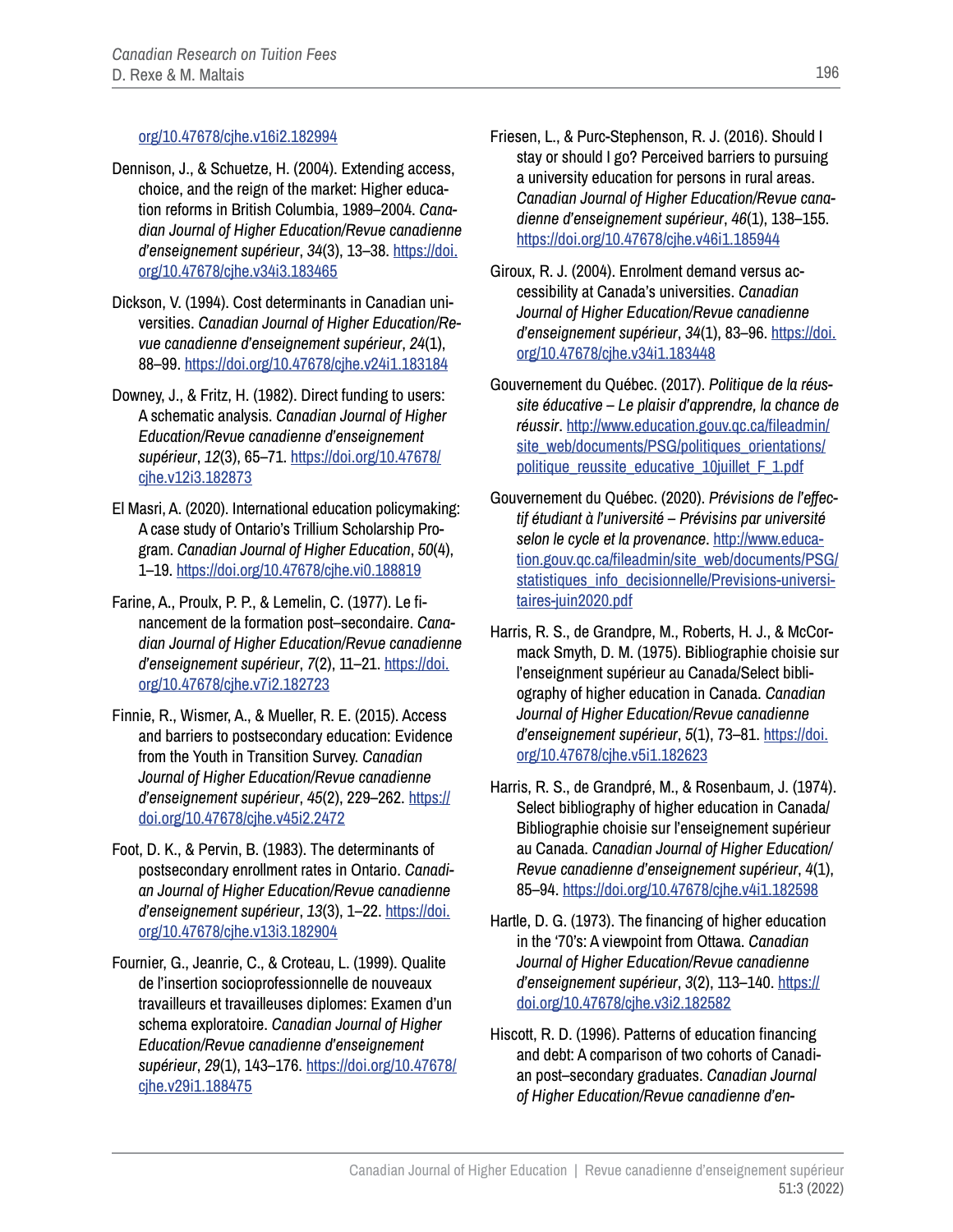*seignement supérieur*, *26*(2), 23–46. [https://doi.](https://doi.org/10.47678/cjhe.v26i2.183236) [org/10.47678/cjhe.v26i2.183236](https://doi.org/10.47678/cjhe.v26i2.183236)

- Holdaway, E. A. (1988). International university students in Canada: Obtaining the information needed for policy making. *Canadian Journal of Higher Education/Revue canadienne d'enseignement supérieur*, *18*(3), 13–29. [https://doi.org/10.47678/cjhe.](https://doi.org/10.47678/cjhe.v18i3.183043) [v18i3.183043](https://doi.org/10.47678/cjhe.v18i3.183043)
- Houwing, J. F., Kristjanson, A. M., & Michaud, L. F. (1974). Inventory of research relevant to higher education in Canada. *Canadian Journal of Higher Education/Revue canadienne d'enseignement supérieur*, *4*(2), 87–95. [https://doi.org/10.47678/](https://doi.org/10.47678/cjhe.v4i2.188339) [cjhe.v4i2.188339](https://doi.org/10.47678/cjhe.v4i2.188339)
- Hum, D., & Strain, F. (1988). Fiscal transfers, horizontal equity and post-secondary education. *Canadian Journal of Higher Education/Revue canadienne d'enseignement supérieur*, *18*(2), 15–36. [https://doi.](https://doi.org/10.47678/cjhe.v18i2.183035) [org/10.47678/cjhe.v18i2.183035](https://doi.org/10.47678/cjhe.v18i2.183035)
- Johnson, D. R., & Rahman, F. T. (2005). The role of economic factors, including the level of tuition, in individual university participation decisions in Canada. *Canadian Journal of Higher Education/Revue canadienne d'enseignement supérieur*, *35*(3), 101–128. <https://doi.org/10.47678/cjhe.v35i3.183516>
- Jones, G. (2004). Ontario higher education reform, 1995–2003: From modest modifications to policy reform. *Canadian Journal of Higher Education/Revue canadienne d'enseignement supérieur*, *34*(3), 39–54. <https://doi.org/10.47678/cjhe.v34i3.183466>
- Julien, M., & Gosselin, L. (2015). Rapport non traditionnel aux études: Les règles des universités et de l'État québécois. *Canadian Journal of Higher Education/Revue canadienne d'enseignement supérieur*, *45*(4), 188–206. [https://doi.org/10.47678/](https://doi.org/10.47678/cjhe.v45i4.184848) [cjhe.v45i4.184848](https://doi.org/10.47678/cjhe.v45i4.184848)
- Kezar, A. J. (2000). Higher education research at the millennium: Still trees without fruit? *Review of Higher Education*, *23*(4), 443–468. [https://doi.](https://doi.org/10.1353/rhe.2000.0018) [org/10.1353/rhe.2000.0018](https://doi.org/10.1353/rhe.2000.0018)
- Lang, D. W. (2016). Incentive funding meets incentive-based budgeting: Can they coexist? *Canadian Journal of Higher Education/Revue canadienne*

*d'enseignement supérieur*, *46*(4), 1–22. [https://doi.](https://doi.org/10.47678/cjhe.v46i4.186434) [org/10.47678/cjhe.v46i4.186434](https://doi.org/10.47678/cjhe.v46i4.186434)

- Lavigne, J. (1998). *Prévisions de l'effectif étudiant en équivalence au temps plein dans les universités du Québec, de 1997–1998 à 2011–2012*. Gouvernement du Québec.
- Lavigne, J. (2000). *Prévisions de l'effectif étudiant en équivalence au temps plein dans les universités du Québec, de 1999–2000 à 2013–2014*. Gouvernement du Québec.
- Lavigne, J. (2002). *Prévisions de l'effectif étudiant en équivalence au temps plein dans les universités du Québec, de 2001–2002 à 2015–2016*. Gouvernement du Québec.
- Lemelin, C. (1982). L'économie de l'enseignement supérieur au Québec au cours de la dernière décennie. *Canadian Journal of Higher Education/Revue canadienne d'enseignement supérieur*, *12*(1), 1–15. <https://doi.org/10.47678/cjhe.v12i1.182841>
- Looker, E. D. (1997). In search of credentials: Factors affecting young adults' participation in postsecondary education. *Canadian Journal of Higher Education/Revue canadienne d'enseignement supérieur*, *27*(2/3), 1–36. [https://doi.org/10.47678/](https://doi.org/10.47678/cjhe.v27i2/3.183302) [cjhe.v27i2/3.183302](https://doi.org/10.47678/cjhe.v27i2/3.183302)
- Maltais, M. (2021a, October 6). *Regard actuel sur la politique de financement des universités au Québec*  [Zoom conference]. Public conference of the Laboratoire interdisciplinaire de recherche en enseignement supérieur (LIRES).
- Maltais, M. (2021b). *Notes concernant l'atteinte des cibles gouvernementales en enseignement supérieur* [Internal presentation made to the Comité de suivi du rapport sur l'université québécoise du futur]. Ministère de l'Enseignement supérieur.
- Maltais, M. (2021c). *Bimodalité le tango des formation en présence et à distance*. Colloque on Higher Education organised by the student association of UQTR.
- Maltais, M., & Umbriaco, M. (2020). *Aporie des visions sur la place du numérique en enseignement supérieur* [PowerPoint slides]. Numérique 2020. [https://numerique2020.teluq.ca/teluqDownload.](https://numerique2020.teluq.ca/teluqDownload.php?file=2020/11/Maltais._M._Umbriaco._M._2020_Numerique_2020._2020-10-29.pdf)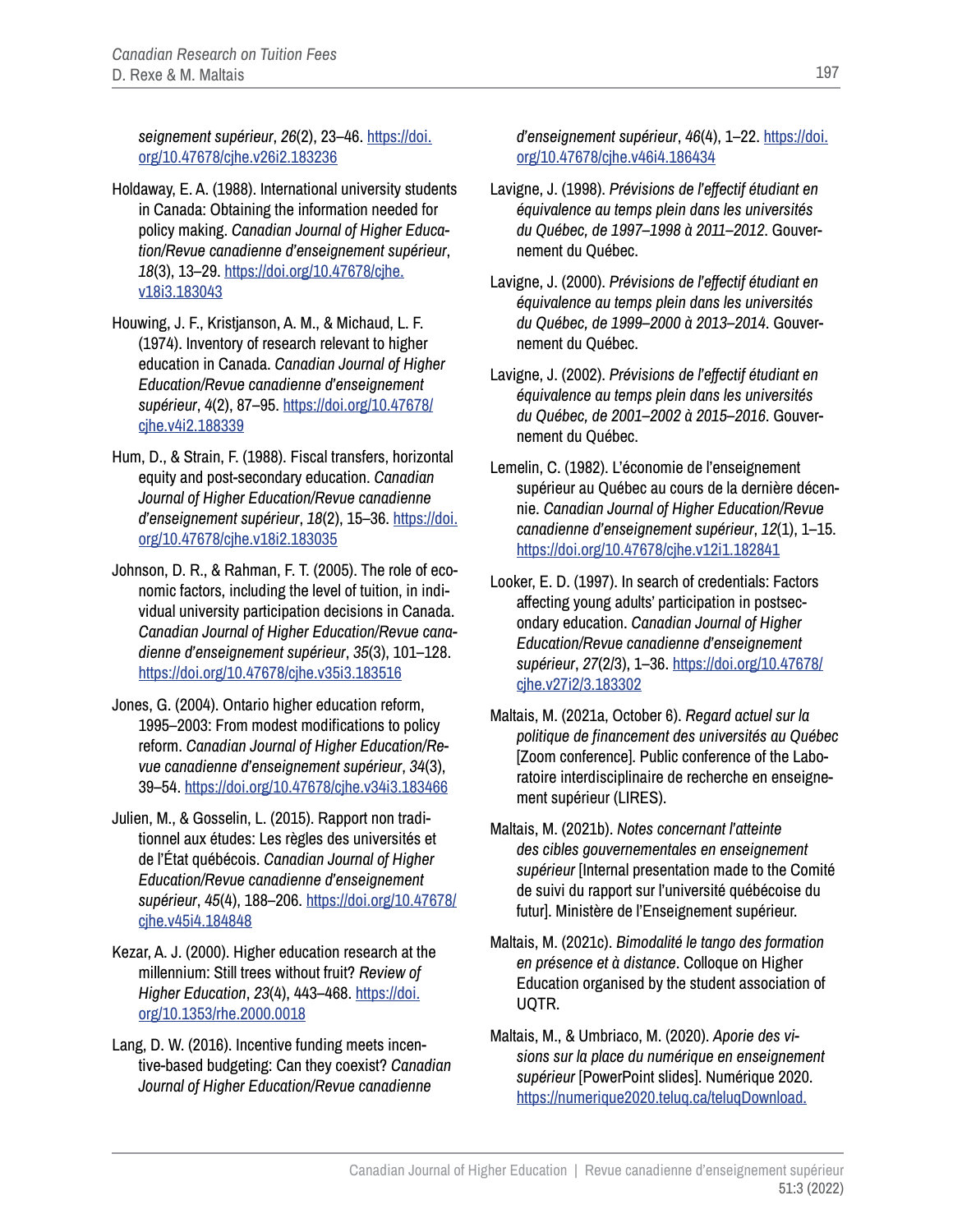php?file=2020/11/Maltais. M. Umbriaco. M. 2020 [Numerique\\_2020.\\_2020-10-29.pdf](https://numerique2020.teluq.ca/teluqDownload.php?file=2020/11/Maltais._M._Umbriaco._M._2020_Numerique_2020._2020-10-29.pdf)

- McCormack Smyth, D., Roberts, H., & Casno, P. (1976). Select bibliography of higher education in Canada. *Canadian Journal of Higher Education/Revue canadienne d'enseignement supérieur*, *6*(1), 89–100. <https://doi.org/10.47678/cjhe.v6i1.182654>
- McCormick, A. C., & McClenney, K. (2012). Will these trees ever bear fruit? A response to the special issue on student engagement. *Review of Higher Education*, *35*(2), 307–333. [https://doi.org/10.1353/](https://doi.org/10.1353/rhe.2012.0010) [rhe.2012.0010](https://doi.org/10.1353/rhe.2012.0010)
- McDonough, L. C., & Wright, R. E. (1998). Funding postsecondary education: A full tuition, private sector, income contingent repayment plan. *Canadian Journal of Higher Education/Revue canadienne d'enseignement supérieur*, *28*(1), 41–75. [https://doi.](https://doi.org/10.47678/cjhe.v28i1.183311) [org/10.47678/cjhe.v28i1.183311](https://doi.org/10.47678/cjhe.v28i1.183311)
- Meng, R., & Sentance, J. (1982). Canadian universities: Who benefits and who pays? *Canadian Journal of Higher Education/Revue canadienne d'enseignement supérieur*, *12*(3), 47–58. [https://doi.](https://doi.org/10.47678/cjhe.v12i3.182871) [org/10.47678/cjhe.v12i3.182871](https://doi.org/10.47678/cjhe.v12i3.182871)
- Mehmet, O. (1979). The Ontario university system as wealth-creator: Who benefits? Who pays? *Canadian Journal of Higher Education/Revue canadienne d'enseignement supérieur*, *9*(3), 43–51. [https://doi.](https://doi.org/10.47678/cjhe.v9i3.182800) [org/10.47678/cjhe.v9i3.182800](https://doi.org/10.47678/cjhe.v9i3.182800)
- Michaud, L. F., & Houwing, J. F. (1971). Inventory of research relevant to higher education in Canada. *Canadian Journal of Higher Education/Revue canadienne d'enseignement supérieur*, *1*(1), 44–49. <https://doi.org/10.47678/cjhe.v1i1.2140>
- Ministère de l'Éducation et de l'Enseignement supérieur. (MEES). (2017). *Règles budgétaires et calcul des subventions de fontionnement aux universités du Québec, Année 2017–2018*. Gouvernement du Québec.
- Ministère de l'Enseignement supérieur. (MES). (2021). *Règles budgétaires et calcul des subventions de fontionnement aux universités du Québec, Année 2021–2022*. Gouvernement du Québec.

Moses, N. R. (2001). Student organizations as historical

actors: The case of mass student aid. *Canadian Journal of Higher Education/Revue canadienne d'enseignement supérieur*, *31*(1), 75–120. [https://](https://doi.org/10.47678/cjhe.v31i1.183379) [doi.org/10.47678/cjhe.v31i1.183379](https://doi.org/10.47678/cjhe.v31i1.183379)

- Mount, J., & Belanger, C. (2001). "Academia Inc.": The perspective of university presidents. *Canadian Journal of Higher Education/Revue canadienne d'enseignement supérieur*, *31*(2), 135–65. [https://](https://doi.org/10.47678/cjhe.v31i2.183391) [doi.org/10.47678/cjhe.v31i2.183391](https://doi.org/10.47678/cjhe.v31i2.183391)
- Ness, E. C. (2010). The role of information in the policy process: Implications for the examination of research utilization in higher education policy. In J. C. Smart (Ed.), *Higher education: Handbook of theory and research* (vol. 25, pp. 1–49). Springer.
- Oliver, M. (1973). Factors reshaping the financing of higher education in the 1970's. *Canadian Journal of Higher Education/Revue canadienne d'enseignement supérieur*, *3*(2), 105–112. [https://doi.](https://doi.org/10.47678/cjhe.v3i2.182581) [org/10.47678/cjhe.v3i2.182581](https://doi.org/10.47678/cjhe.v3i2.182581)
- Pain, B. J. (1986). Education students as consumers: Choice of a university education. *Canadian Journal of Higher Education/Revue canadienne d'enseignement supérieur*, 16(2), 51–65. [https://doi.](https://doi.org/10.47678/cjhe.v16i2.182995) [org/10.47678/cjhe.v16i2.182995](https://doi.org/10.47678/cjhe.v16i2.182995)
- Parr, J. G. (1973). A little less of the "who pays?"…a little more of the "what for?" *Canadian Journal of Higher Education/Revue canadienne d'enseignement supérieur*, *3*(2), 141–150. [https://files.eric.ed.gov/](https://files.eric.ed.gov/fulltext/EJ094795.pdf) [fulltext/EJ094795.pdf](https://files.eric.ed.gov/fulltext/EJ094795.pdf)
- Peng, A., & Yang, L. (2010). Dividing time between work and study: Are tuition fees a factor? *Canadian Journal of Higher Education/Revue canadienne d'enseignement supérieur*, *40*(1), 13–29. [https://doi.](https://doi.org/10.47678/cjhe.v40i1.1567) [org/10.47678/cjhe.v40i1.1567](https://doi.org/10.47678/cjhe.v40i1.1567)
- Perna, L. W. (2016). Throwing down the gauntlet: Ten ways to ensure that higher education research continues to matter. *The Review of Higher Education*, *39*(3), 319–338. [https://doi.org/doi:10.1353/](https://doi.org/doi:10.1353/rhe.2016.0016) [rhe.2016.0016](https://doi.org/doi:10.1353/rhe.2016.0016)
- Piché, P. G., & Jones, G. A. (2016). Institutional diversity in Ontario's university sector: A policy debate analysis. *Canadian Journal of Higher Education/Revue canadienne d'enseignement supérieur*, *46*(3), 1–17.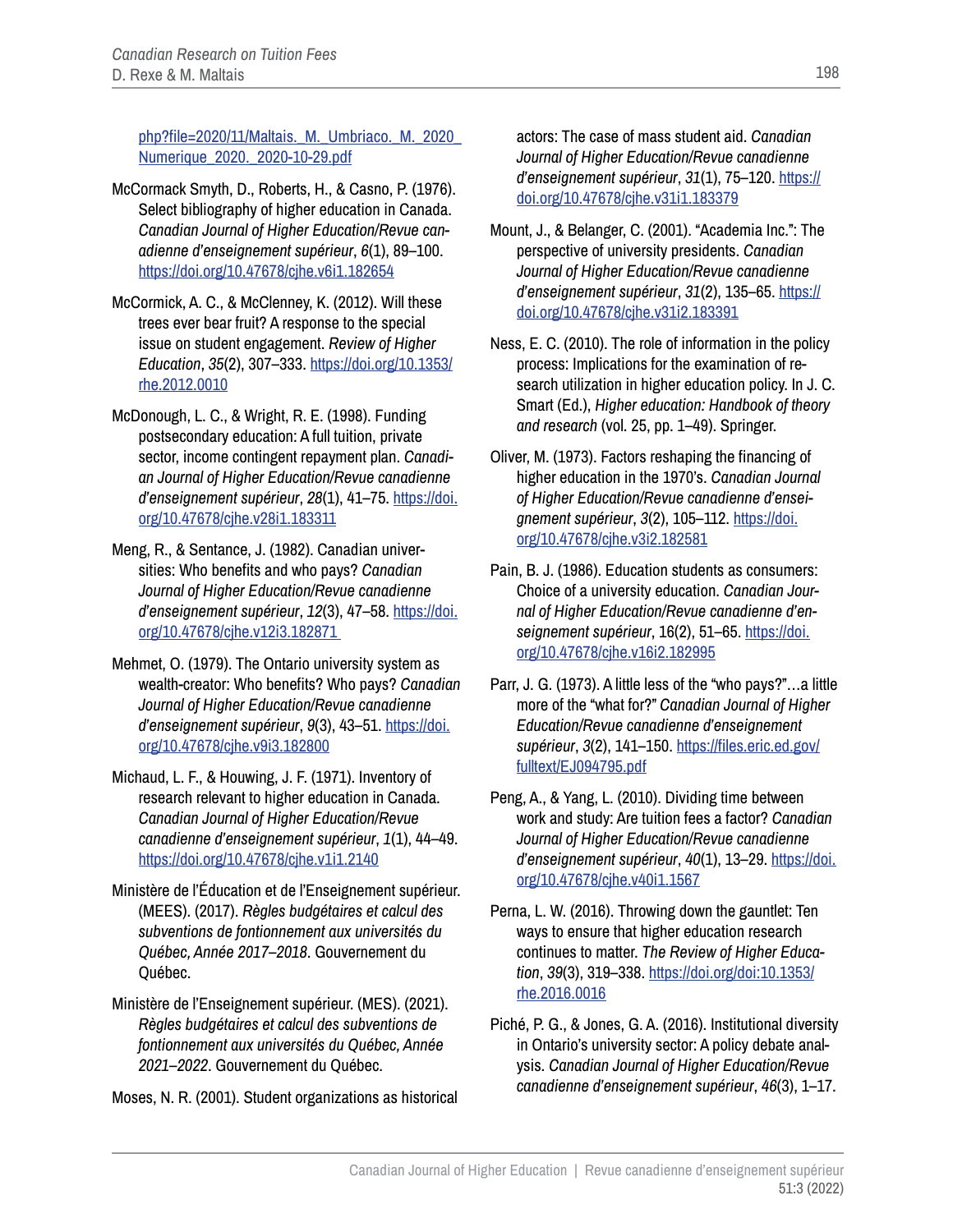#### <https://doi.org/10.47678/cjhe.v46i3.188008>

- Pike, R. M. (1991). Observations on the prospects for a private university sector in Ontario. *Canadian Journal of Higher Education/Revue canadienne d'enseignement supérieur*, *21*(2), 1–27. [https://doi.](https://doi.org/10.47678/cjhe.v21i2.183099) [org/10.47678/cjhe.v21i2.183099](https://doi.org/10.47678/cjhe.v21i2.183099)
- Pringle, J., & Huisman, J. (2011). Understanding universities in Ontario, Canada: An industry analysis using Porter's five forces framework. *Canadian Journal of Higher Education/Revue canadienne d'enseignement supérieur*, *41*(3), 36–58. [https://doi.](https://doi.org/10.47678/cjhe.v41i3.2489) [org/10.47678/cjhe.v41i3.2489](https://doi.org/10.47678/cjhe.v41i3.2489)
- Quirke, L., & Davies, S. (2002). The new entrepreneurship in higher education: The impact of tuition increases at an Ontario University. *Canadian Journal of Higher Education/Revue canadienne d'enseignement supérieur*, *32*, 85–110. [https://doi.](https://doi.org/10.47678/cjhe.v32i3.183420) [org/10.47678/cjhe.v32i3.183420](https://doi.org/10.47678/cjhe.v32i3.183420)
- Quirion, R., Bergeron, S., Corbo, C., Cossette, P., Descroix, N., Desroches, J., Foster, É., Jacquier, Y., Lassonde, M., Legault, G., Maltais, M., Marois, S., Morin-Rivat, J., Pérusse, D., Umbriaco, M., Vidal, J.-P. (2020). *L'université québécoise du futur – Tendances, enjeux, pistes d'actions et recommandations, Fonds de recherche du Québec : Québec*. [http://www.scientifique-en-chef.gouv.qc.ca/wp-con](http://www.scientifique-en-chef.gouv.qc.ca/wp-content/uploads/UduFutur-FRQ-1.pdf)[tent/uploads/UduFutur-FRQ-1.pdf](http://www.scientifique-en-chef.gouv.qc.ca/wp-content/uploads/UduFutur-FRQ-1.pdf)
- Rae, P. (1996). New directions: Privatization and higher education in Alberta. *Canadian Journal of Higher Education/Revue canadienne d'enseignement supérieur*, *26*(2), 59–79. [https://doi.org/10.47678/](https://doi.org/10.47678/cjhe.v26i2.183238) [cjhe.v26i2.183238](https://doi.org/10.47678/cjhe.v26i2.183238)
- Rexe, D. (2015). Anatomy of a tuition freeze: The case of Ontario. *Canadian Journal of Higher Education*, *45*(2), 41–59. [https://doi.org/10.47678/cjhe.](https://doi.org/10.47678/cjhe.v45i2.184344) [v45i2.184344](https://doi.org/10.47678/cjhe.v45i2.184344)
- Roy, L. (2007). Évolution démographique et demande énergétique: L'exemple de l'électricité au Québec. *Cahier québécois de démographie*, *36*(2), 301–319. <https://doi.org/10.7202/029627ar>
- Schuetze, H. G., & Bruneau, W. (2004). Less state, more market: University reform in Canada and abroad. *Canadian Journal of Higher Education/Revue*

#### *canadienne d'enseignement supérieur*, *34*(3), 1–12. <https://doi.org/10.47678/cjhe.v34i3.183464>

- Smith, D. (2011). Manitoba's post-secondary system since 1967: Stability, change and consistency. *Canadian Journal of Higher Education/Revue canadienne d'enseignement supérieur*, *41*(1), 48–60. <https://doi.org/10.47678/cjhe.v41i1.2175>
- Stager, D. A. A. (1972). The evolution of federal government financing of Canadian universities. *Canadian Journal of Higher Education/Revue canadienne d'enseignement supérieur*, *2*(1), 23–29. [https://doi.](https://doi.org/10.47678/cjhe.v2i1.182549) [org/10.47678/cjhe.v2i1.182549](https://doi.org/10.47678/cjhe.v2i1.182549)
- Stager, D. (1982). Economics of higher education: research publications in English in Canada, 1971 to 1981. *Canadian Journal of Higher Education/Revue canadienne d'enseignement supérieur*, *12*(1), 17–28. <https://doi.org/10.47678/cjhe.v12i1.182842>
- Stager, D. (1996). Returns to investment in Ontario university education, 1960–1990, and implications for tuition fee policy. *Canadian Journal of Higher Education/Revue canadienne d'enseignement supérieur*, *26*(2), 1–22. [https://doi.org/10.47678/](https://doi.org/10.47678/cjhe.v26i2.183235) [cjhe.v26i2.183235](https://doi.org/10.47678/cjhe.v26i2.183235)
- Sweet, R., Anisef, P., & Walters, D. (2010). Immigrant parents' investments in their children's post-secondary education. *Canadian Journal of Higher Education/Revue canadienne d'enseignement supérieur*, *40*(3), 59–80. [https://doi.org/10.47678/](https://doi.org/10.47678/cjhe.v40i3.2015) [cjhe.v40i3.2015](https://doi.org/10.47678/cjhe.v40i3.2015)
- Tandem Social Research Consulting. (2007). *Literature review of postsecondary education affordability in Canada*. Council of Ministers of Education, Canada. [https://www.cmec.ca/Publications/Lists/Publications/](https://www.cmec.ca/Publications/Lists/Publications/Attachments/102/TandemLiteratureReview.en.pdf) [Attachments/102/TandemLiteratureReview.en.pdf](https://www.cmec.ca/Publications/Lists/Publications/Attachments/102/TandemLiteratureReview.en.pdf)
- Thompson, G. (2003). Tuition-waiver policies for older learners in university courses: Past practices, current developments and future prospects. *Canadian Journal of Higher Education/Revue canadienne d'enseignement supérieur*, *33*(2), 57–79. [https://doi.](https://doi.org/10.47678/cjhe.v33i2.183432) [org/10.47678/cjhe.v33i2.183432](https://doi.org/10.47678/cjhe.v33i2.183432)
- Thür, O. E. (1972). L'enseignement supérieur: Illusions et réalités. *Canadian Journal of Higher Education/ Revue canadienne d'enseignement supérieur*, *2*(2),